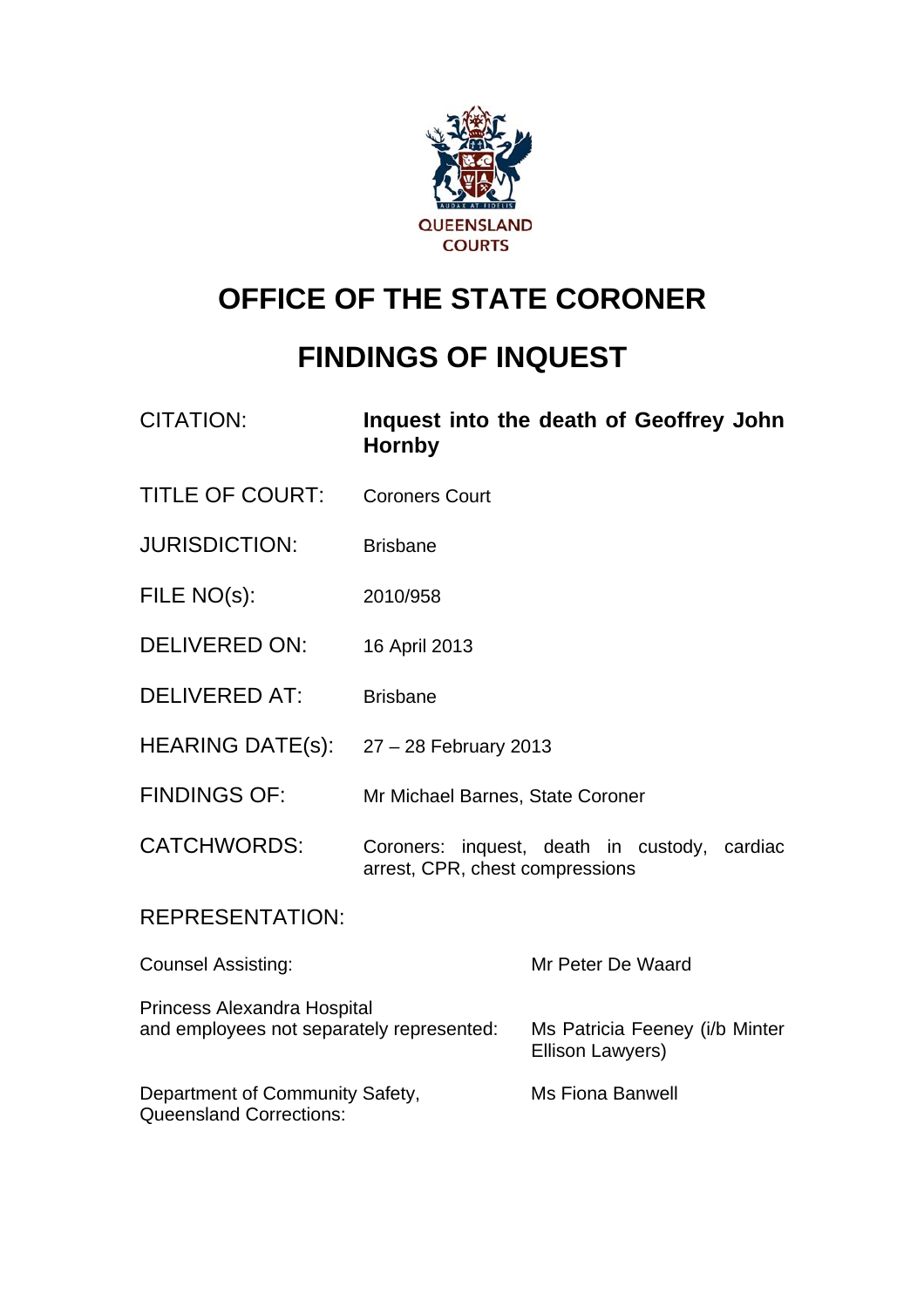Registered Nurses Brigitte Mortimer, Daniela Tarlington and Tarra Szczurko: Ms Sally Robb (i/b Roberts &

Registered Nurse Damien O'Keefe:

Ms Sally Robb (i/b Roberts &<br>Kane Solicitors)

Ms Jennifer Rosengren<br>(i/b Thynne and Macartney)

Dr Sylvia Lee: Mis Tsharna Stewart (Moray and Agnew Lawyers)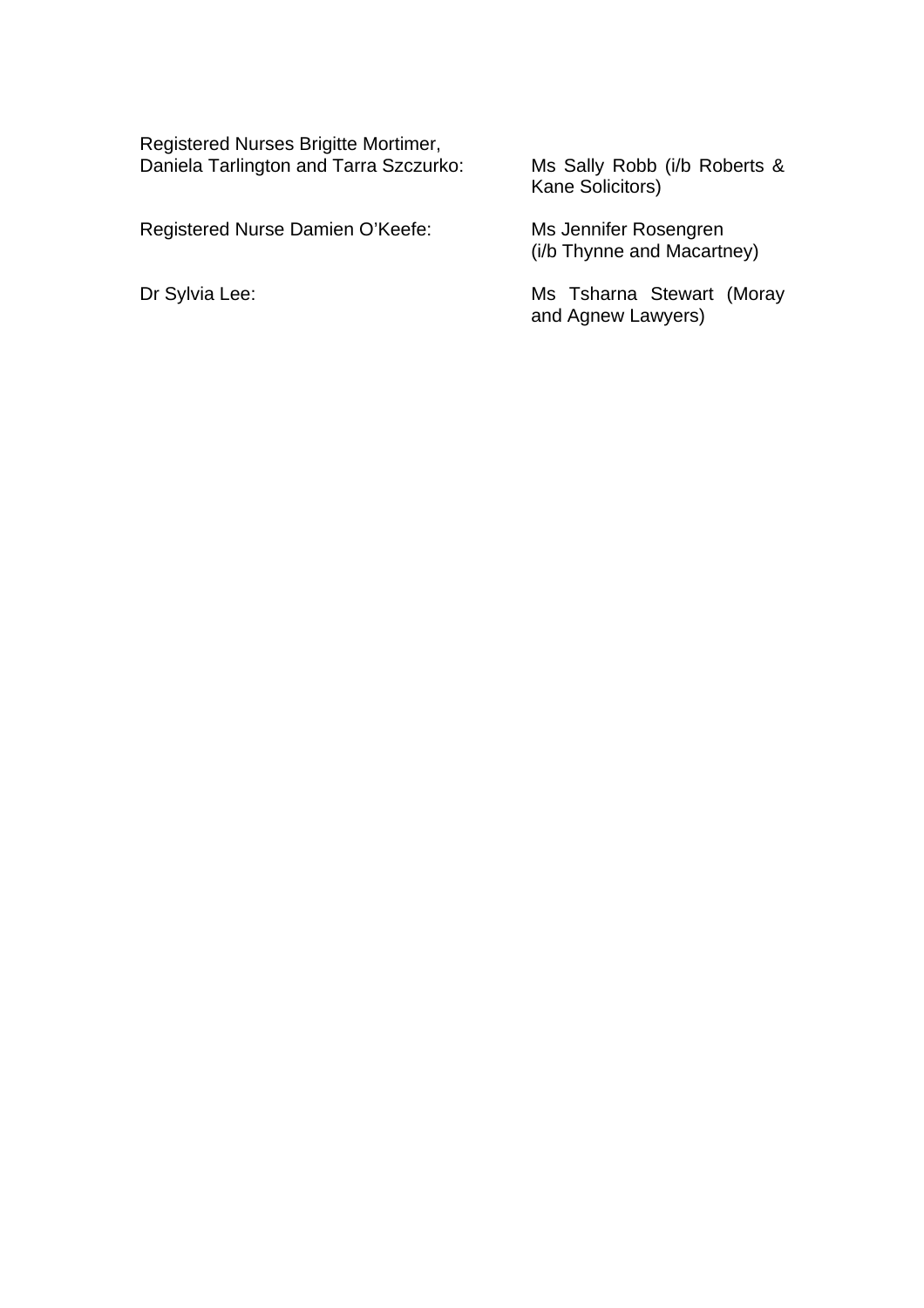# **Table of Contents**

| Inconsistencies between PAH policy and ARC guidelines 16 |  |
|----------------------------------------------------------|--|
|                                                          |  |
|                                                          |  |
|                                                          |  |
|                                                          |  |
|                                                          |  |
|                                                          |  |
|                                                          |  |
|                                                          |  |
|                                                          |  |
|                                                          |  |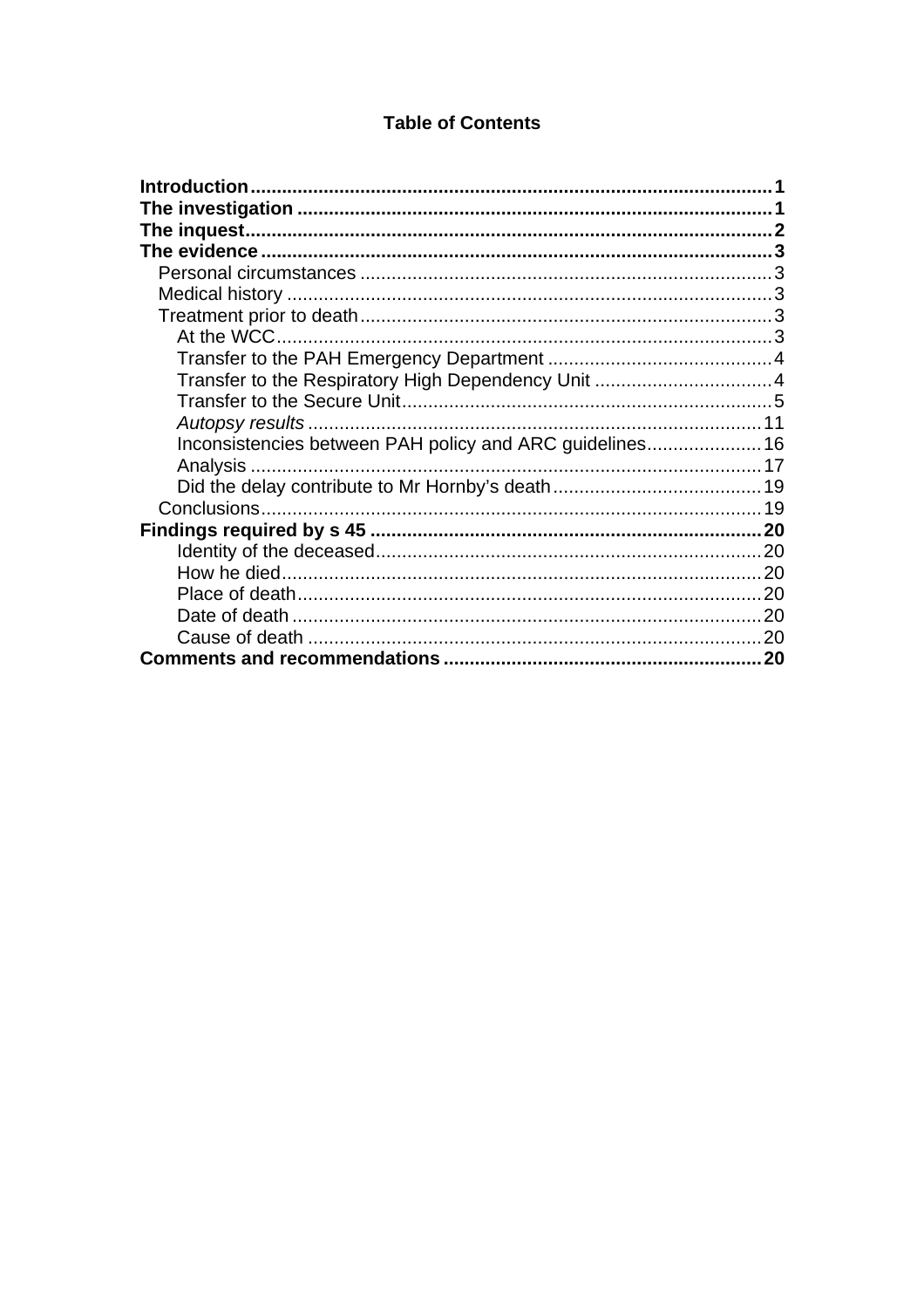<span id="page-3-0"></span>The *Coroners Act 2003* provides in s. 47 that when an inquest is held into a death in custody, the coroner's written findings must be given to the family of the person who died, each of the persons or organisations granted leave to appear at the inquest and to various officials with responsibility for the justice system. These are my findings in relation to the death of Geoffrey John Hornby. They will be distributed in accordance with the requirements of the Act and posted on the web site of the Office of the State Coroner.

#### **Introduction**

Mr Hornby was 58 years of age when he died at the Princess Alexandra Hospital (PAH) on the evening of 21 March 2010. At the time of his death and for the preceding 13 years, Mr Hornby was a prisoner in the custody of Queensland Corrective Services (QCS).

Mr Hornby had an extensive medical history relating to Chronic Obstructive Pulmonary Disease (COPD), the condition that led to his death. On 10 June 2005, Mr Hornby suffered from a heart attack, which required hospitalisation. In the following years, Mr Hornby continued to experience intermittent symptoms. He received regular treatment from a number of health professionals and allied services. Mr Hornby was admitted to the PAH on six occasions, including the last admission prior to his death.

## **The investigation**

Detective Senior Constable (DSC) Steven Peake and DSC Raelene Speers from the Queensland Police Service (QPS) Corrective Services Investigation Unit (CSIU) attended the PAH on the evening of 21 March 2010 and commenced their investigation into the circumstances of the death of Mr Hornby. The deceased was identified by his older brother to the Acting Clinical Nurse at the Intensive Care Unit (ICU), who then identified the body to DSC Peake later that evening.

Senior Constable Kylie Blumson from the QPS photography section attended the post mortem examination on 23 March 2010 and took a series of photographs. Statements were obtained from medical staff at the PAH and Wolston Correctional Centre (WCC) Medical Unit in relation to the medical history and treatment of Mr Hornby. Statements were obtained from QCS Officers who supervised Mr Hornby at the WCC and during his hospitalisation at the PAH from 15 – 21 March 2010. Statements were also obtained from each of the inmates who had recently been in contact with Mr Hornby.

DSC Peake compiled a report of the investigation dated 20 March 2012, which was submitted and tendered at the inquest.

I find that the police investigation was thorough and professionally conducted and the time taken to complete the investigation was reasonable in the circumstances.

As a result of issues raised within the police investigation report, further investigation was undertaken. The matter was referred to the Clinical Forensic Medical Unit (CFMU) for a review of the care provided to Mr Hornby. The CFMU reports of Dr Bob Hoskins were then provided to the PAH for a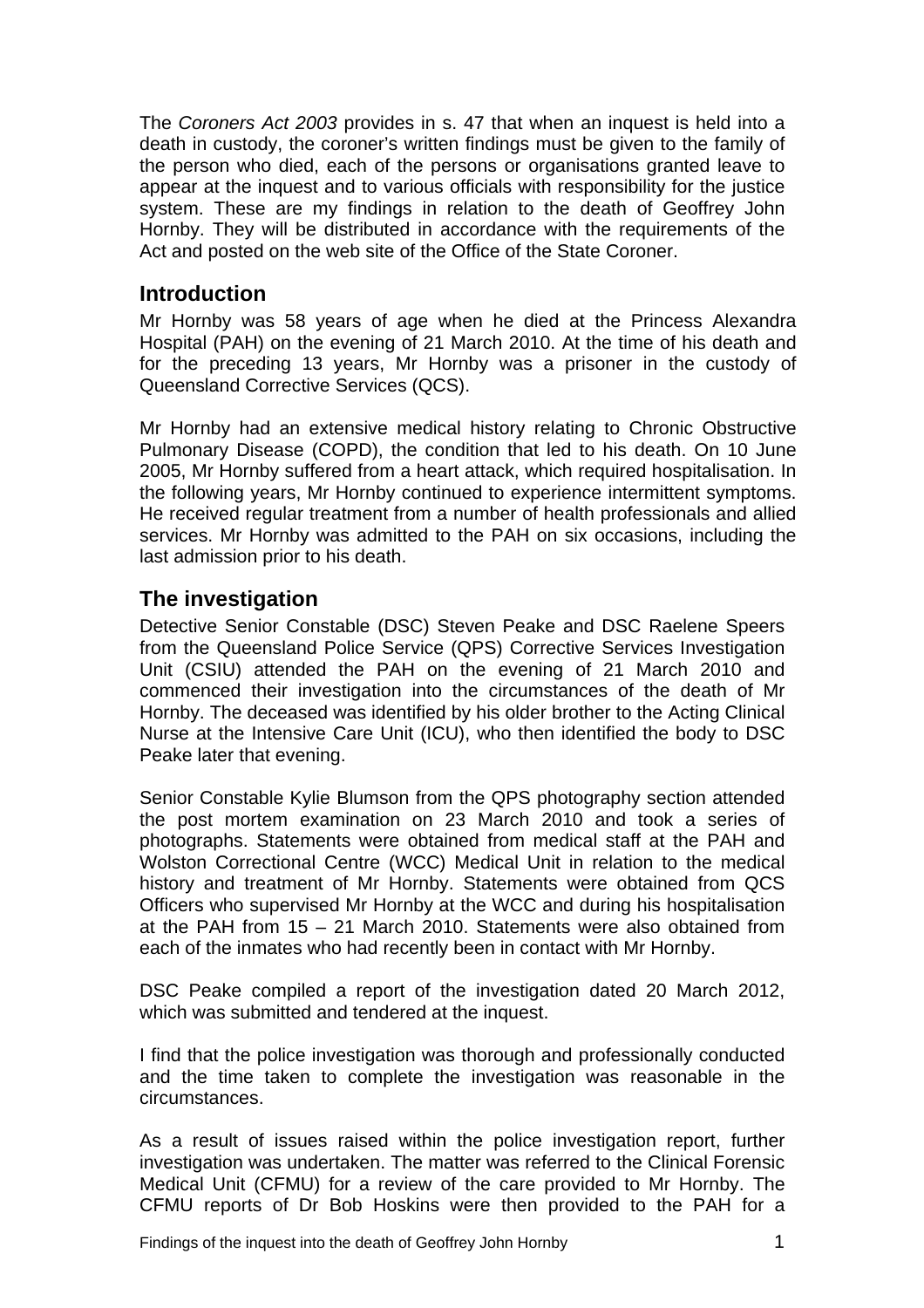<span id="page-4-0"></span>response and their response was again reviewed by Dr Hoskins. Due to further issues being raised and a recommendation by Dr Hoskins, expert witness reports were obtained from Dr Stephen Rashford (the Director of Queensland Ambulance Service (QAS)) and Dr Michael Tuch from the Australian Resuscitation Council (ARC). The PAH also commissioned Dr Christopher Zappala, a Thoracic and Sleep Physician, to provide an expert report. The CFMU reports, response by the PAH, and expert reports were all tendered at the inquest.

As a result of those inquiries I am satisfied that I have sufficient information to make the findings required by the Act. I commend the officers of the CSIU and those assisting me for their endeavours.

# **The inquest**

Following a pre-inquest conference on 19 December 2012, the following issues were identified as being relevant to the inquest:

- the identity of the deceased person, when, where and how he died and what caused his death;
- the adequacy of the care provided to the deceased at the WCC;
- the adequacy of the care provided to the deceased at the PAH. In particular:
	- o the time taken by medical staff to commence cardiopulmonary resuscitation (CPR) on the deceased on 17 March 2010; and
	- o whether the time taken to commence CPR contributed to the deceased's death; and
- whether any changes to procedures or policies could reduce the likelihood of deaths occurring in similar circumstances or otherwise contribute to public health and safety or the administration of justice.

The inquest was held in Brisbane from 27 - 28 February 2013. All of the statements, records of interview, medical records, photographs, CCTV footage and material gathered during the investigation were tendered at the inquest.

Oral testimony was also provided by Detective Senior Constable Peake, Registered Nurse (RN) Brigitte Mortimer, RN Damien O'Keefe, RN Daniela Tarlington, RN Tarra Szczurko (nee Walton), Dr Christopher Lack, Dr Christopher Joyce, Dr Tuch, Dr Rashford and Dr Zappala.

I accepted counsel assisting, Mr Peter De Waard's submission that the evidence tendered, together with the oral evidence received during the inquest was sufficient to enable me to make the requisite findings.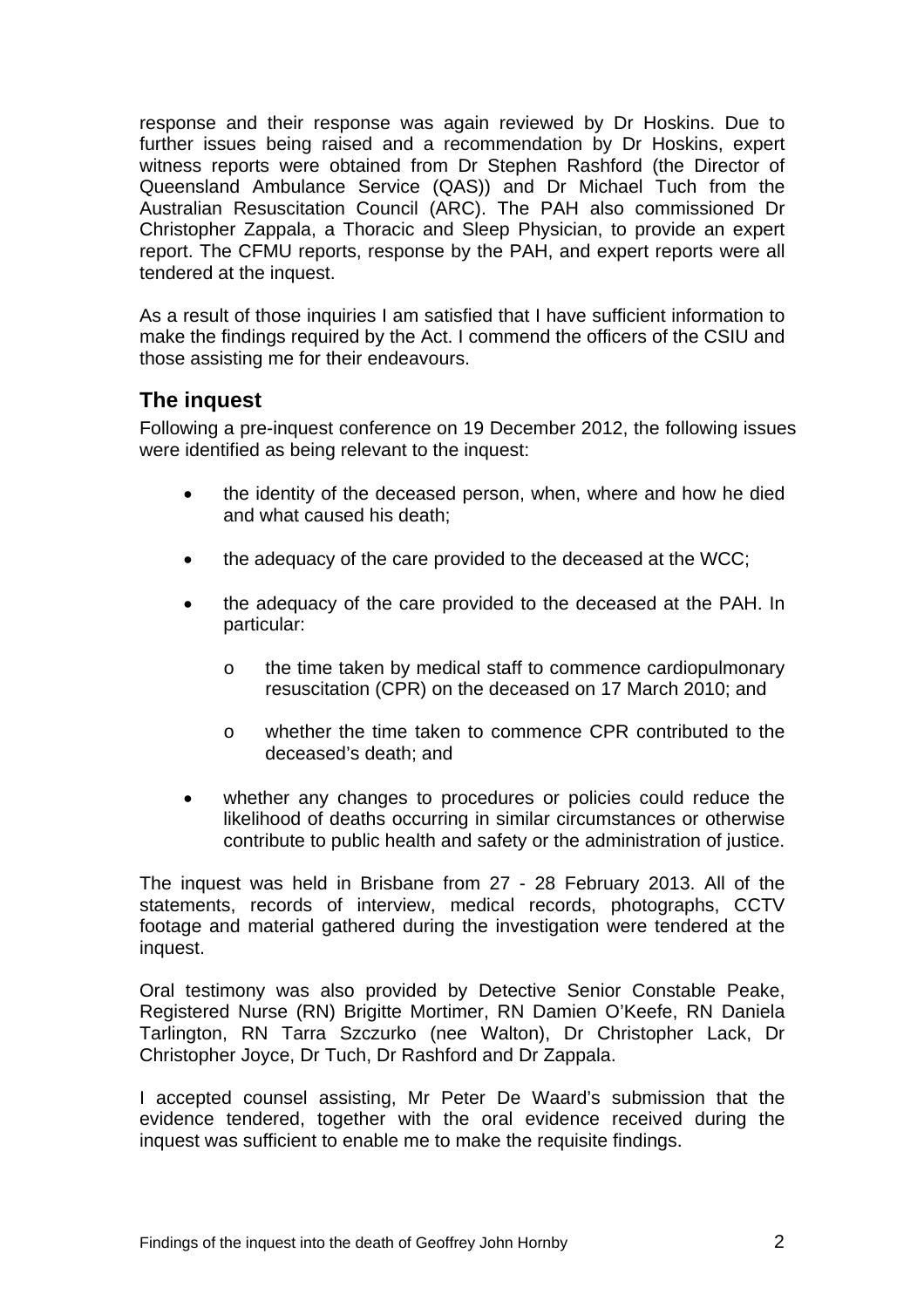# <span id="page-5-0"></span>**The evidence**

#### *Personal circumstances*

Mr Hornby was born on 3 January 1953 in Railway Camp, Heathcote, New South Wales.

At the age of 10, Mr Hornby was placed into care by the New South Wales Welfare Department after his mother was killed in a traffic accident. He returned to live with his family in 1968. In 1973, Mr Hornby was involved in a traffic accident, which resulted in the death of his first wife. Mr Hornby is survived by his spouse, Kathryn, who was present during the inquest proceedings.

Mr Hornby had an extensive criminal history. In early 1992, Mr Hornby was taken into pre-sentence custody in the Sir David Longlands Correctional Centre on charges of murder. He was convicted and sentenced to life imprisonment but after a successful appeal, he was released from custody on 21 December 1992.

In early 1995, Mr Hornby was extradited from New South Wales by the QPS in relation to a number of serious criminal offences. Mr Hornby was taken into pre-sentence custody and he was later convicted and sentenced to life imprisonment.

Mr Hornby commenced his life sentence at the Arthur Gorrie Correctional Centre. He was transferred to the Moreton Bay Correctional Centre on 17 September 1996 until being transferred to the Woodford Correctional Centre. Mr Hornby was later transferred to the WCC on 8 January 1999, where he stayed until his hospitalisation on 15 March 2010.

## *Medical history*

Mr Hornby was a 58 year old man who suffered from a range of medical conditions, the most significant being COPD. His COPD required hospital admissions for exacerbations.

Mr Hornby was a long term and heavy smoker with Ischemic heart disease. In 2005, he suffered from a heart attack (myocardial infarct). Mr Hornby also suffered from high blood pressure (hypertension); high cholesterol (hypercholesterolemia); and previous intravenous drug abuse.

Mr Hornby was taking a number of medications for his condition.

Mr Hornby's condition was such that the WCC decided to allocate him with a prisoner carer.

## *Treatment prior to death*

## **At the WCC**

On 13 March 2010, Mr Hornby had an episode of shortness of breath and chest tightness. He responded to nebulised salbutamol.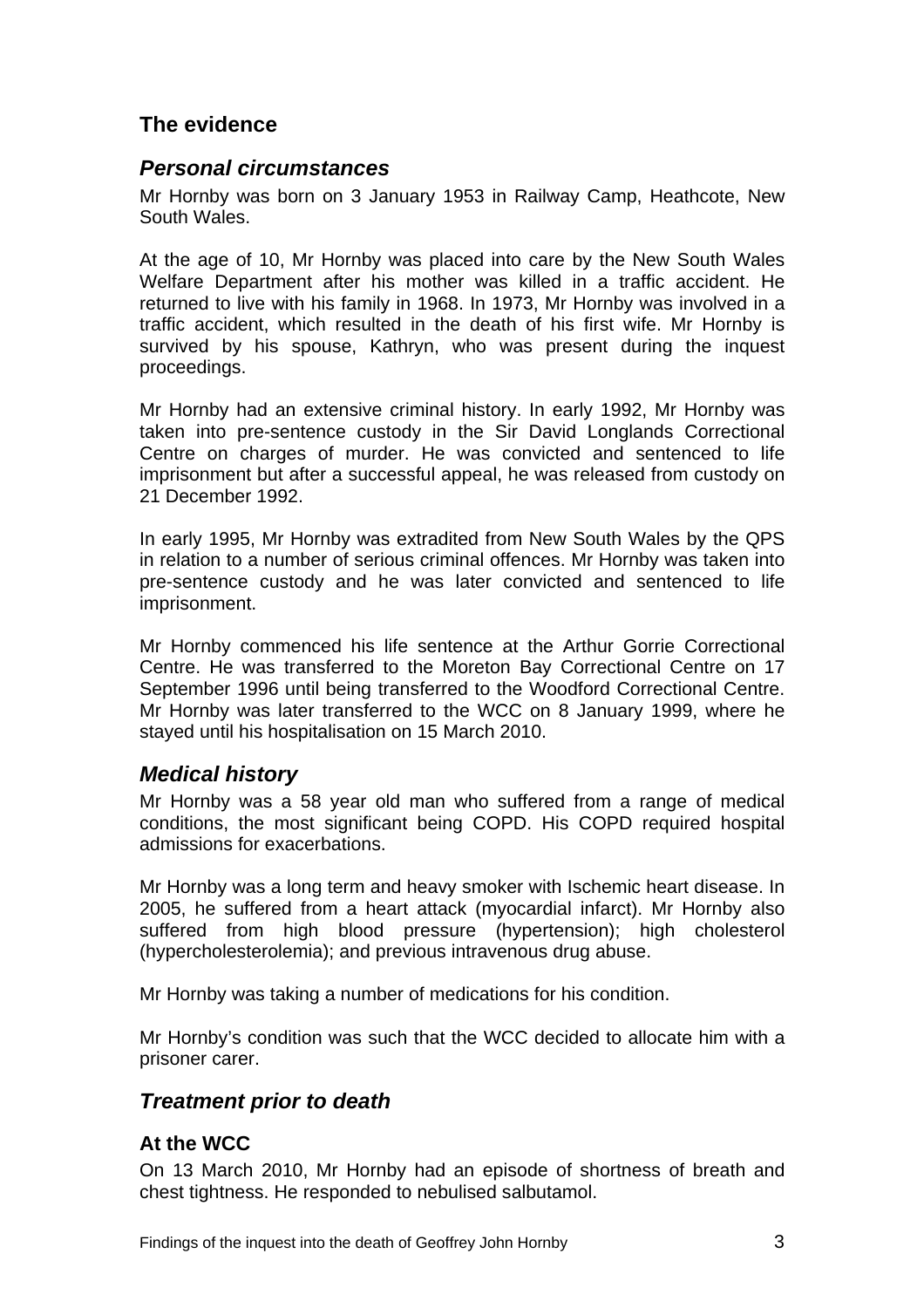<span id="page-6-0"></span>At approximately 5:15pm on 15 March 2010, a 'Code Blue' was called at Cluster 3 of the WCC in relation to Mr Hornby. Statements obtained from fellow prisoners housed in Cluster 3 indicate that Mr Hornby had attempted to move his own belongings into his new prison cell, rather than waiting for the assistance of his carer. He became breathless to the point where they raised the alarm for medical assistance to be provided by his carer. Mr Hornby's carer, Prisoner Damian Dutton, provided initial care to Mr Hornby until medical staff arrived.

Medical staff attended the unit and treated Mr Hornby for breathing difficulties and associated pain in his ribs. He initially settled and improved after oxygen was administered.

A second Code Blue was called at approximately 6:15pm, when Mr Hornby experienced further breathing difficulties. This time, Mr Hornby's oxygen saturation level fell to a point that he required transfer to hospital.

QAS records indicate a call was received from the WCC at 6:45pm on 15 March 2010. An ambulance was dispatched and arrived at the centre at 6:59pm. Mr Hornby's initial assessment indicated COPD. He was in severe distress, fighting to breathe and could only speak in short sentences.

Mr Hornby was initially treated with oxygen therapy and transferred to the PAH Emergency Department.

#### **Transfer to the PAH Emergency Department**

Mr Hornby arrived at the PAH Emergency Department at 7:49pm on 15 March 2010 and remained in respiratory distress throughout this time. Upon arrival, Mr Hornby was treated by Dr Sorcha Evans, who had previously treated him during his admission in October 2009. A diagnosis of ineffective exacerbation of COPD was recorded and treated. Mr Hornby was referred to a medical admitting team.

Mr Hornby was assessed by the admitting registrar on duty, Dr Lisa Cummins, and transferred to the Respiratory High Dependency Unit for specialised treatment.

#### **Transfer to the Respiratory High Dependency Unit**

Upon admission to the Respiratory High Dependency Unit, Dr Cummins consulted with Dr Steven Leong and Dr Michelle Murphy to determine a course of treatment and tests to be undertaken. Later testing indicated that Mr Hornby was responding to the initial treatment provided upon admission.

Mr Hornby was reviewed at 9:30am on 16 March 2010 by Dr Bliegh Mupunga and Dr Michael Trotter. He was then transferred from the High Dependency Respiratory Unit to a general ward, awaiting a bed in the Secure Unit. Mr Hornby continued to receive prescribed treatments. Medical notes indicate that Mr Hornby was eating and drinking and made no complaints of shortness of breath or chest pain. Mr Hornby remained under supervision of Corrective Services Officers throughout his admission to public wards in the main hospital.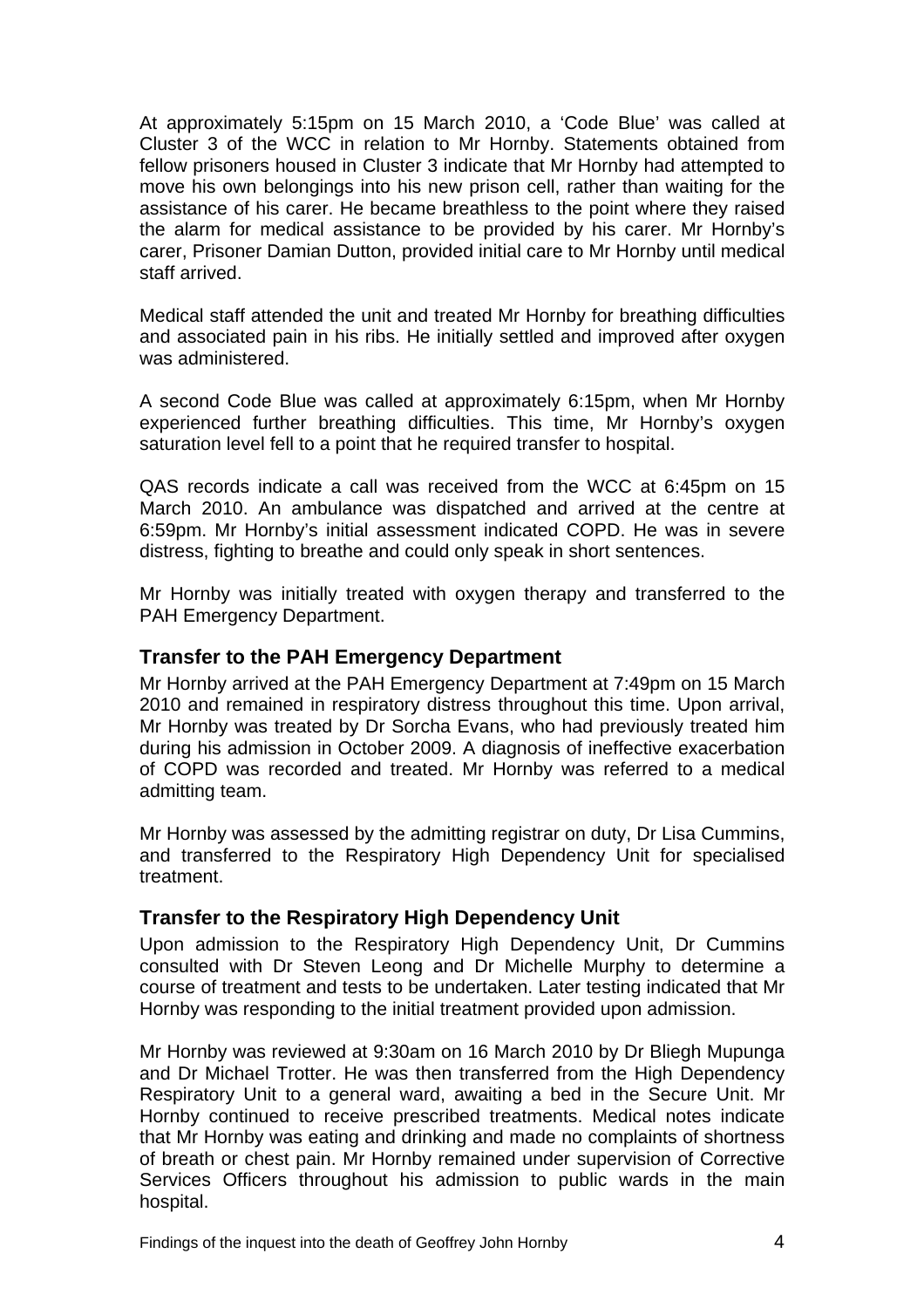## <span id="page-7-0"></span>**Transfer to the Secure Unit**

Mr Hornby was transferred to the Secure Unit on the afternoon of 16 March 2010.

Due to the issues raised within the police investigation report, the CFMU reviews, and the expert reports in relation to Mr Hornby's care at the Secure Unit, I have set out below a detailed chronology of events relating to Mr Hornby's admission to the Secure Unit. Key aspects are in bold.

| Date / Time          | <b>Description of action taken</b>                                                                                                                                                                                                                                                             |
|----------------------|------------------------------------------------------------------------------------------------------------------------------------------------------------------------------------------------------------------------------------------------------------------------------------------------|
| <b>16 March 2010</b> |                                                                                                                                                                                                                                                                                                |
| 4:30pm               | Mr Hornby was transferred from the general ward to the<br>Secure Unit.                                                                                                                                                                                                                         |
|                      | Mr Hornby became anxious and complained of shortness of<br>breath on admission. This was effectively treated with a<br>saline nebuliser.                                                                                                                                                       |
| 7:00 <sub>pm</sub>   | Mr Hornby pressed the nurse call button alerting the nursing<br>staff that he felt short of breath. Mr Hornby was<br>administered Salbutamol via a nebuliser and settled after<br>approximately 8 minutes.                                                                                     |
| 9:00 <sub>pm</sub>   | Mr Hornby pressed the nurse call button, complaining of<br>breathing difficulties and appeared confused. Mr Hornby<br>was administered Salbutamol via a nebuliser and settled<br>after $8 - 10$ minutes.                                                                                       |
|                      | Nursing staff contacted the on call doctor, Dr Eliza Doneley,<br>and requested an urgent review of Mr Hornby.                                                                                                                                                                                  |
| 9:45pm               | After conducting a hand over with Dr Doneley, Dr Suzanka<br>Handunnetti phoned RN Mortimer at the Secure Unit about<br>Mr Hornby. Dr Handunnetti had previously seen Mr Hornby<br>whilst he was in the Respiratory High Dependency Unit the<br>night before and agreed to come and review him. |
|                      | RN Brigitte Mortimer advised that they did not think they<br>could effectively monitor Mr Hornby in the Secure Unit<br>because he had experienced two episodes of respiratory<br>distress in a three hour period.                                                                              |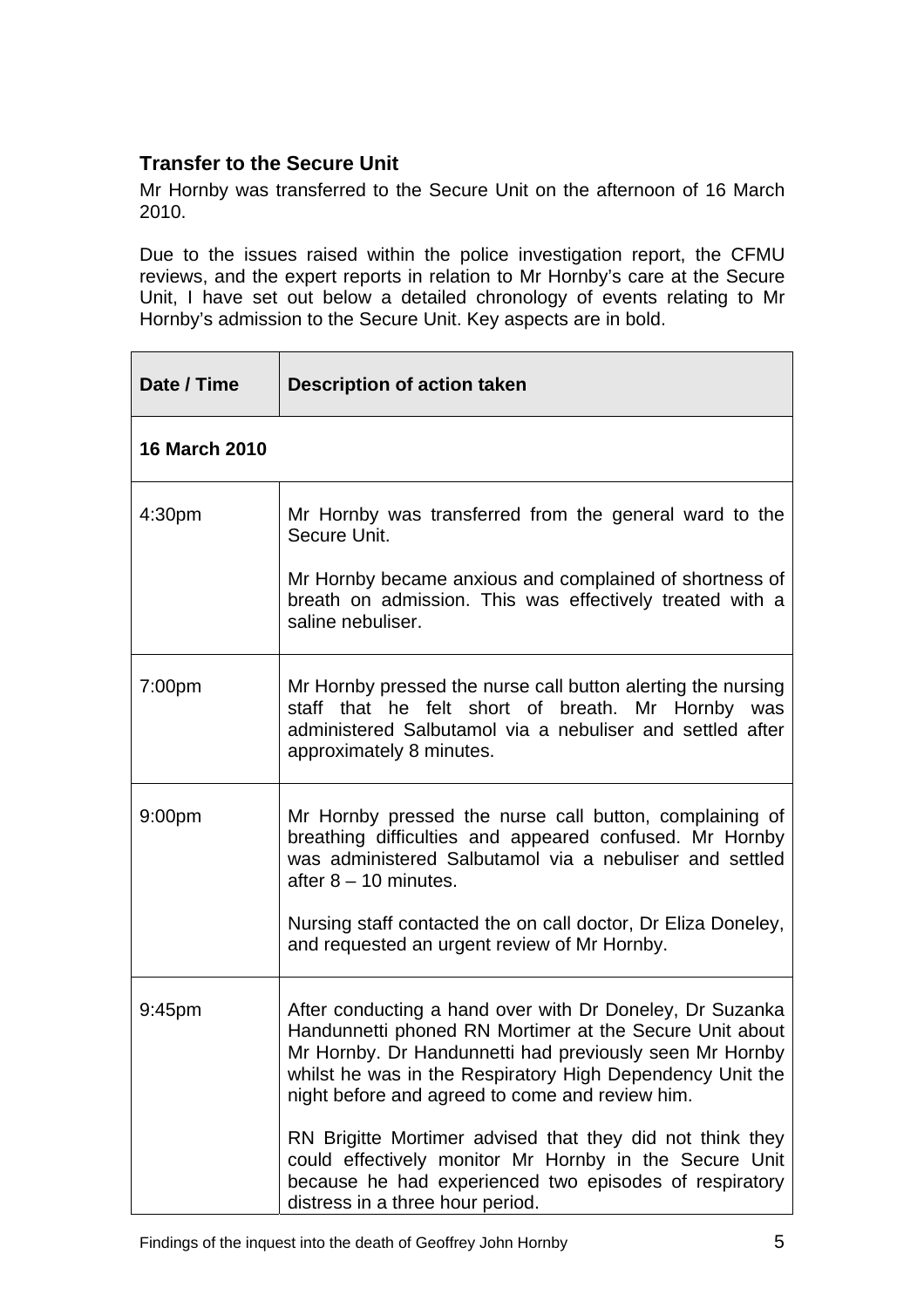| 10:00pm                  | Dr Handunnetti examined Mr Hornby and reviewed his<br>medical records. Dr Handunnetti put in place a<br>management plan to add atrovent to Mr Hornby's ventolin<br>nebuliser if he experienced another shortness of breath<br>episode.<br>RN Mortimer again raised her concerns about the                                                                                                                                                                                                                                  |
|--------------------------|----------------------------------------------------------------------------------------------------------------------------------------------------------------------------------------------------------------------------------------------------------------------------------------------------------------------------------------------------------------------------------------------------------------------------------------------------------------------------------------------------------------------------|
|                          | appropriateness of Mr Hornby remaining in the Secure Unit.                                                                                                                                                                                                                                                                                                                                                                                                                                                                 |
| 10:30pm                  | Mr Hornby pressed the nurse call button, experiencing<br>shortness of breath. Dr Handunnetti was still in the Secure<br>Unit and attended. Mr Hornby was given Ventolin and<br>atrovent as prescribed and his oxygen saturations were<br>within the acceptable range. Dr Handunnetti obtained blood<br>gas testing and reviewed the results. She called RN<br>Mortimer after the results were received and advised that<br>they were 'ok' and Mr Hornby was to remain in the Secure<br>Unit unless his condition worsened. |
| 12:00pm                  | Dr Handunnetti discussed Mr Hornby's case with the on call<br>registrar, Dr Sylvia Lee, in the common room.                                                                                                                                                                                                                                                                                                                                                                                                                |
| <b>17 March 2010</b>     |                                                                                                                                                                                                                                                                                                                                                                                                                                                                                                                            |
| 2:05.30am                | Mr Hornby suddenly sat upright on the side of his bed and<br>appeared to be struggling to breathe.                                                                                                                                                                                                                                                                                                                                                                                                                         |
| 2:09.14am                | RN Mortimer entered the room and went to the far left<br>corner of the room where she remained until 2:09.21.                                                                                                                                                                                                                                                                                                                                                                                                              |
| 2:09.41am                | RN Mortimer fitted a nubuliser mask to Mr Hornby and<br>stood beside his bed. Mr Hornby was administered ventolin<br>and atrovent via a nebuliser. The nebuliser mask operated<br>on medical air. Oxygen was separately administered via                                                                                                                                                                                                                                                                                   |
|                          | nasal prongs.                                                                                                                                                                                                                                                                                                                                                                                                                                                                                                              |
| $2:10.38 -$<br>2.11.27am | RN Mortimer took Mr Hornby's observations.                                                                                                                                                                                                                                                                                                                                                                                                                                                                                 |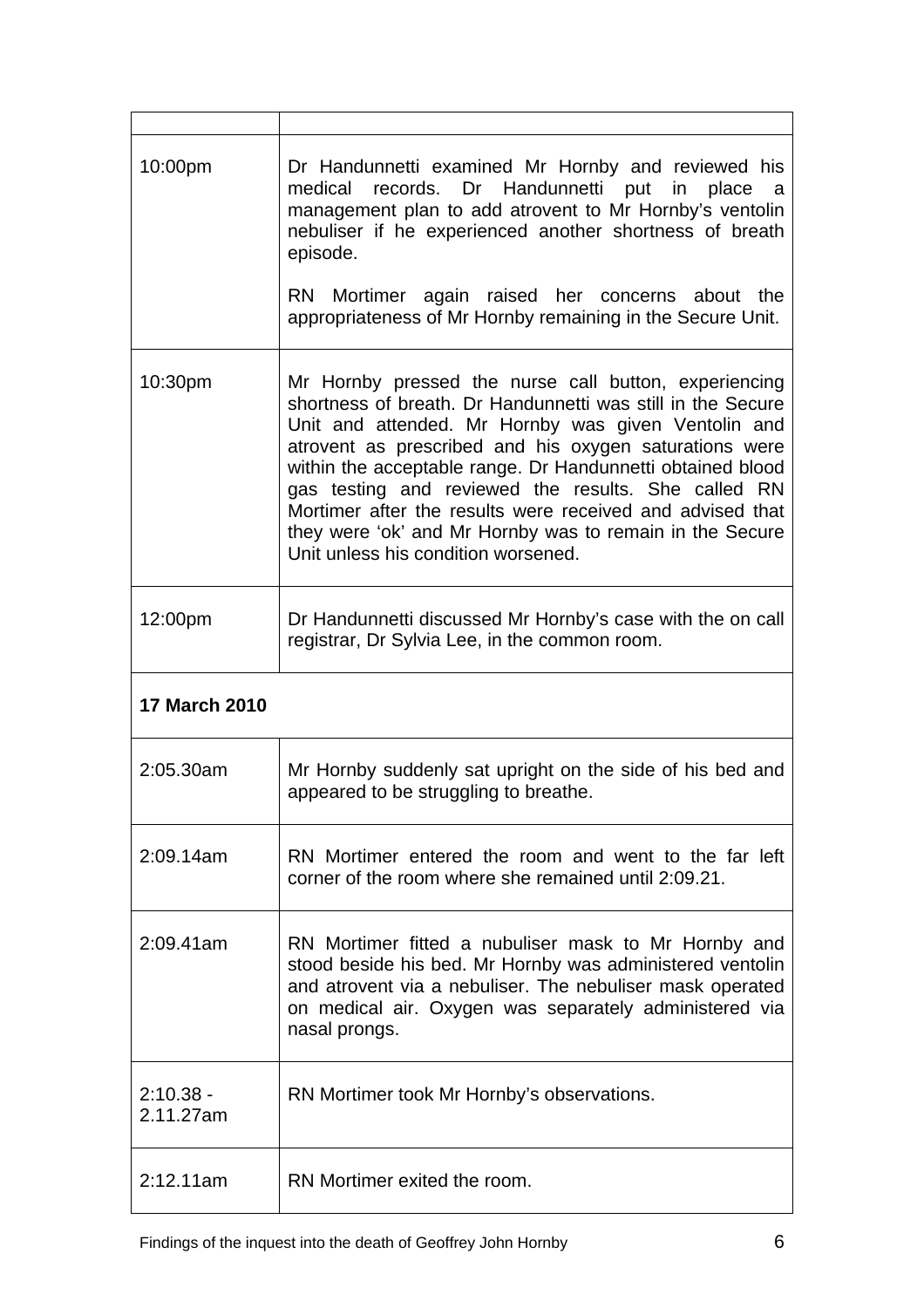| 2:12.37am | RN Mortimer re-entered the room and stood at the foot of<br>Mr Hornby's bed. She appeared to have a phone in her<br>hand.                                                                                                                                                                                                                                                      |
|-----------|--------------------------------------------------------------------------------------------------------------------------------------------------------------------------------------------------------------------------------------------------------------------------------------------------------------------------------------------------------------------------------|
| 2:13.49am | RN Mortimer exited the room and appeared to be putting<br>the phone to her ear.                                                                                                                                                                                                                                                                                                |
| 2:14.24am | Mr Hornby appeared to remove the nebuliser mask.                                                                                                                                                                                                                                                                                                                               |
| 2:15.00am | RN Damien O'Keefe entered the room and stood at the right<br>side of Mr Hornby's bed, assisting Mr Hornby to lie back.                                                                                                                                                                                                                                                         |
| 2:15.03am | RN Mortimer re-entered the room and both nurses assisted<br>Mr Hornby to replace the nebuliser mask.                                                                                                                                                                                                                                                                           |
| 2:15.16am | RN Mortimer and RN O'Keefe assisted Mr Hornby to sit up.                                                                                                                                                                                                                                                                                                                       |
| 2:15.35am | RN Mortimer ran from Mr Hornby's room to initiate a Code<br>Blue in anticipation of further deterioration in Mr Hornby's<br>condition. At that time, Mr Hornby was hypoxic but still<br>conscious. RN Mortimer collected a resuscitation trolley,<br>whilst RN O'Keefe remained with My Hornby. RN O'Keefe<br>continued to hold Mr Hornby, whilst Mr Hornby laid back<br>down. |
| 2:15.59am | RN O'Keefe rolled Mr Hornby to his right side to clear his<br>airway.                                                                                                                                                                                                                                                                                                          |
| 2:16:20am | RN Mortimer returned to the room with a resuscitation<br>trolley and commenced unpacking the defibrillation pads.                                                                                                                                                                                                                                                              |
| 2:16:44am | Mr Hornby appeared to move his right arm.                                                                                                                                                                                                                                                                                                                                      |
| 2:17:00am | By this time, Mr Hornby was most likely unconscious<br>(unresponsive).                                                                                                                                                                                                                                                                                                         |
| 2:17:27am | RN Mortimer began to clear Mr Hornby's chest.                                                                                                                                                                                                                                                                                                                                  |
|           |                                                                                                                                                                                                                                                                                                                                                                                |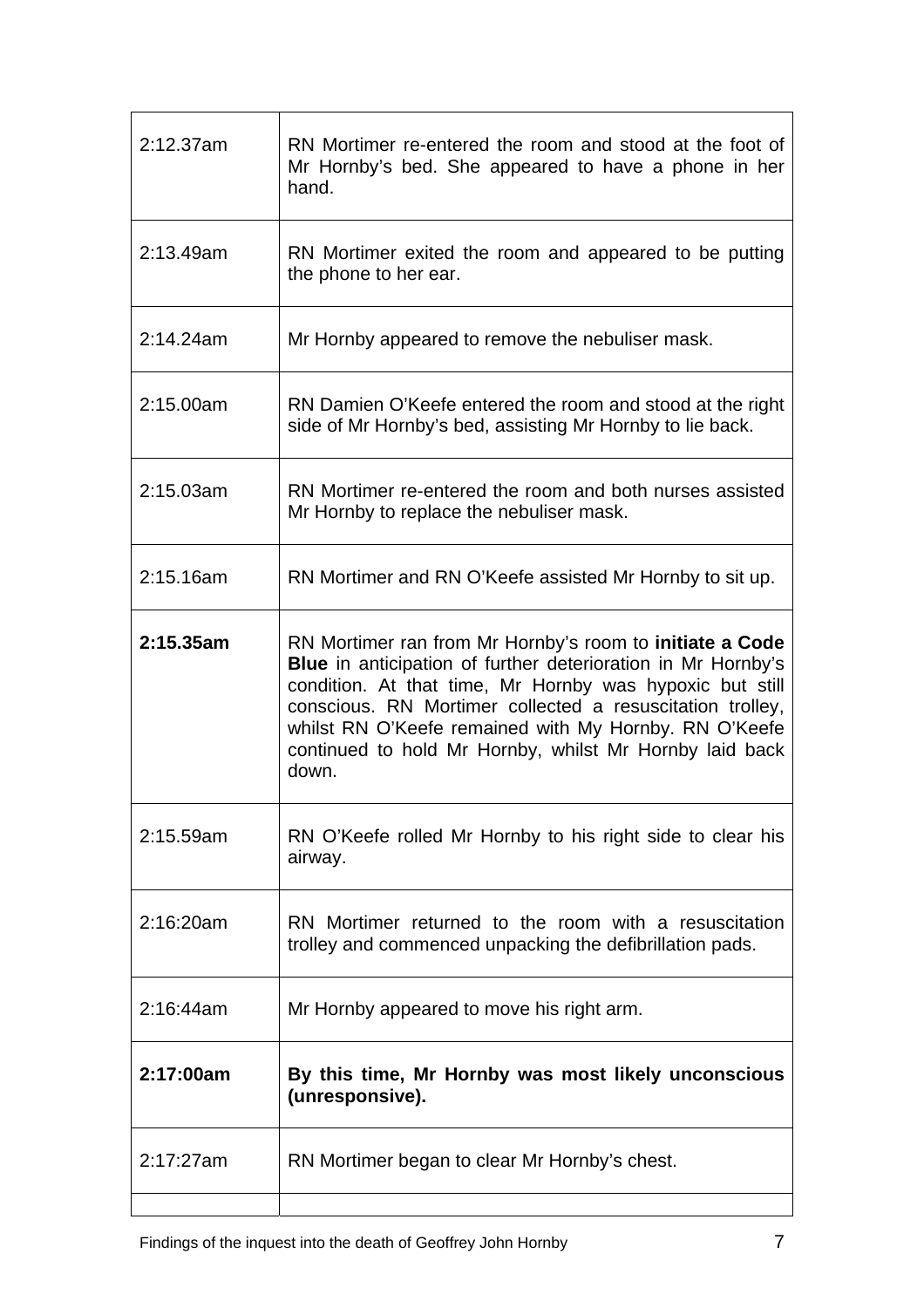| 2:17:30am | The first rapid response ream <sup>1</sup> (RN Daniela Tarlington and<br>RN Tarra Szczurko) arrived with a resuscitation trolley from<br>the Emergency Department.<br>RN Mortimer moved the existing resuscitation trolley out of<br>the way.                                                                                                                                                                                                                                                                          |
|-----------|------------------------------------------------------------------------------------------------------------------------------------------------------------------------------------------------------------------------------------------------------------------------------------------------------------------------------------------------------------------------------------------------------------------------------------------------------------------------------------------------------------------------|
|           | RN Tarlington and RN Szczurko<br>began preparing<br>equipment.                                                                                                                                                                                                                                                                                                                                                                                                                                                         |
| 2:17.35am | RN Mortimer approached the right side of Mr Hornby's bed<br>and unbuttoned his pyjama top.                                                                                                                                                                                                                                                                                                                                                                                                                             |
| 2:17:40am | Mr Hornby appears to make his last visible movement (of<br>his right arm).                                                                                                                                                                                                                                                                                                                                                                                                                                             |
|           | Although Mr Hornby moved at this time, he would still have<br>been unconscious. Mr Hornby's movement indicates that he<br>had a degree of circulation at this time and had not yet gone<br>into cardiac arrest.                                                                                                                                                                                                                                                                                                        |
| 2:17.44am | RN Tarlington and RN Szczurko both entered the room and<br>positioned the resuscitation trolley.                                                                                                                                                                                                                                                                                                                                                                                                                       |
|           | RN O'Keefe continued to stand next to Mr Hornby.                                                                                                                                                                                                                                                                                                                                                                                                                                                                       |
|           | RN Szczurko began connecting the bag valve mask to the<br>outlet on the wall behind Mr Hornby's bed. RN Tarlington<br>cleared Mr Hornby's chest, noting a 'distracting amount of<br>blood', before her gloves ripped. RN Tarlington had to<br>replace her gloves before returning to Mr Hornby. RN<br>Tarlington commenced connection of the defibrillation pads<br>blood pressure cuff and pulse oximeter. They were also<br>trying to ascertain how to lower Mr Hornby's bed to the<br>required horizontal position. |
| 2:17:58am | RN Tarlington checked Mr Hornby's pulse and began<br>clinical assessment of him and then returned to the<br>resuscitation trolley.                                                                                                                                                                                                                                                                                                                                                                                     |
|           | RN Tarlington noted that Mr Hornby was unresponsive<br>and without a palpable pulse.                                                                                                                                                                                                                                                                                                                                                                                                                                   |

<span id="page-10-0"></span>**TERES 10**<br><sup>1</sup> It is acknowledged that there was only ever one rapid response team with various members from different areas of the hospital arriving at two separate times. However, for ease of reference, the two separate groups that arrived at different times are referred to as the 'first rapid response team' and the 'second rapid response team' throughout these findings.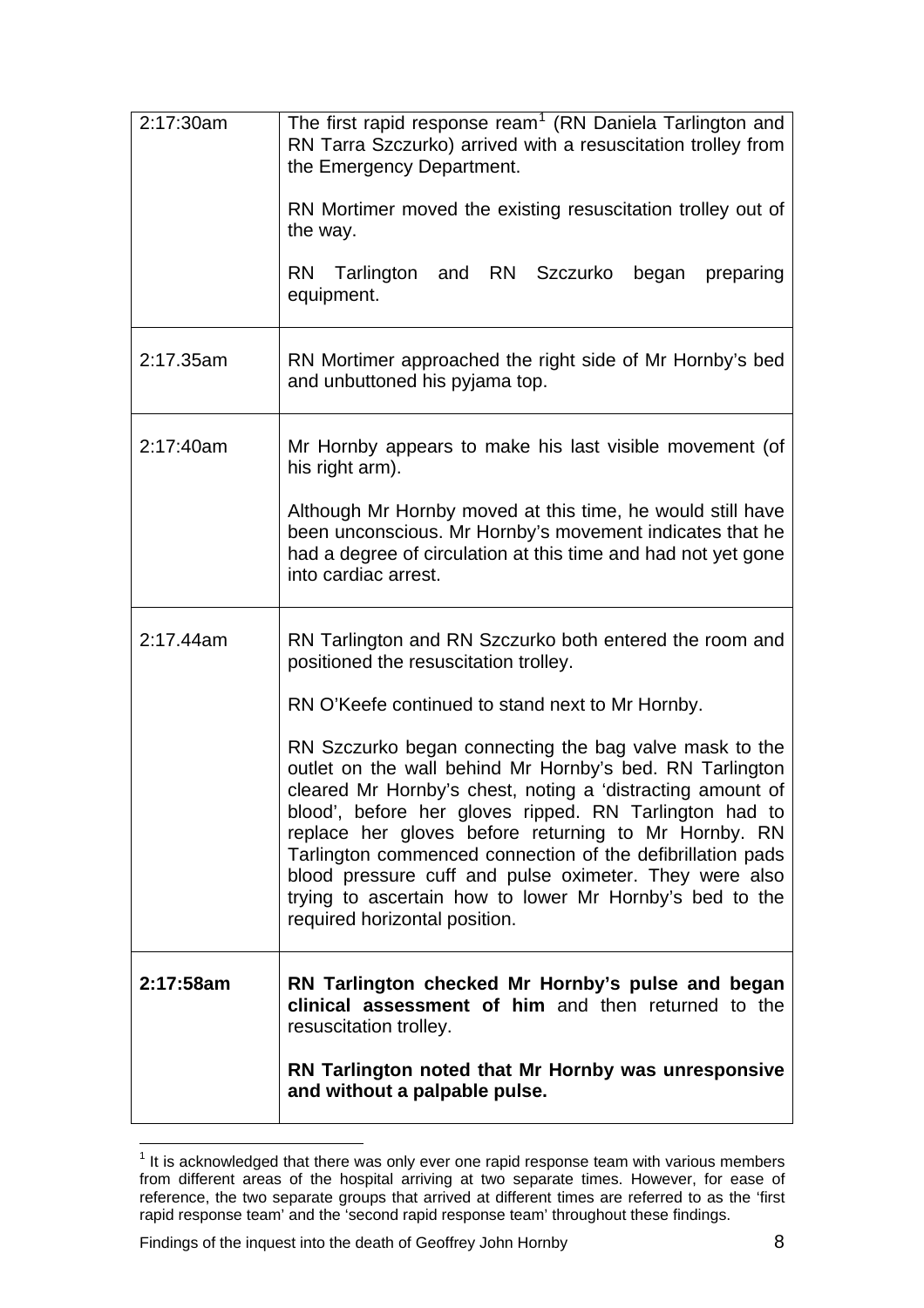| 2:18:01am             | RN Tarlington appeared to have been speaking to RN<br>Mortimer, who was in the doorway. RN Mortimer then exited<br>the room.                                                                                                                                   |
|-----------------------|----------------------------------------------------------------------------------------------------------------------------------------------------------------------------------------------------------------------------------------------------------------|
| 2:18:14am             | RN Tarlington moved the resuscitation trolley closer to Mr<br>Hornby.                                                                                                                                                                                          |
| 2:18:22am             | RN O'Keefe, RN Tarlington and RN Szczurko were all at Mr<br>Hornby's bedside. RN Szcurko had the bag valve mask in<br>her hand, which she put down on the bed.                                                                                                 |
| 2:18.40am             | RN Tarlington moved to the resuscitation trolley and picked<br>up what appeared to be a stethoscope and returned to Mr<br>Hornby. She appeared to put the stethoscope to his chest<br>while RN Szczurko and RN O'Keefe began to lower Mr<br>Hornby's bed flat. |
| 2:18:55am             | RN Tarlington moved back to the resuscitation trolley.                                                                                                                                                                                                         |
| 2:19.00am             | RN Szczurko moved to the head of the bed, removed Mr<br>Hornby's pillow and commenced ventilating him using a bag<br>valve mask.                                                                                                                               |
| 2:19.10am             | The second rapid response team arrived (including Dr<br>Christopher Lack, Dr Handunnetti and RN Sondheim).                                                                                                                                                     |
|                       | Dr Lack moved to the head of the bed.                                                                                                                                                                                                                          |
| 2:19:12am             | Dr Lee, RN Mortimer and RN O'Keefe entered the room.                                                                                                                                                                                                           |
| 2:19:15am             | Dr Lack took over the bagging of Mr Hornby's airway.                                                                                                                                                                                                           |
| $2:19:27-$<br>2:19:32 | Mr Hornby's bed was lowered and repositioned into the<br>centre of the room.                                                                                                                                                                                   |
| 2:19.35am             | RN Szczurko commenced chest compressions.                                                                                                                                                                                                                      |
|                       | Dr Lack was at the head of the bed bagging Mr Hornby.                                                                                                                                                                                                          |
|                       | Dr Handunnetti was on the left side of the bed obtaining                                                                                                                                                                                                       |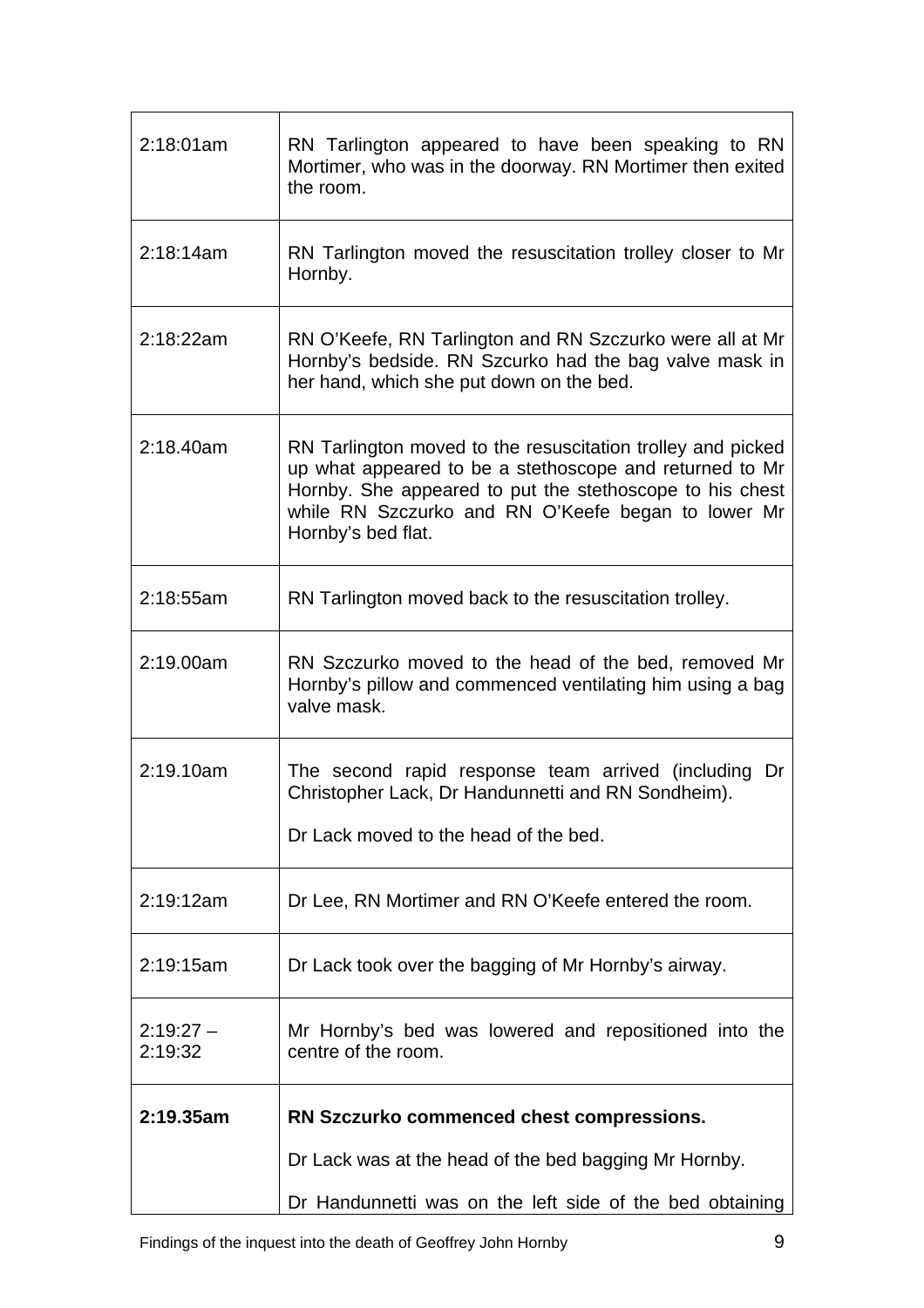|           | intravenous access.                                                                                            |
|-----------|----------------------------------------------------------------------------------------------------------------|
|           | RN O'Keefe was in the far right corner of the room taking<br>notes.                                            |
|           | RN Mortimer was standing back against the left wall.                                                           |
|           | Dr Lee, RN Tarlington and RN Sondheim were attending to<br>other tasks.                                        |
| 2:19:53am | The main lights in Mr Hornby's room were turned on by RN<br>O'Keefe.                                           |
| 2:25.50am | 1mg of adrenaline was administered to Mr Hornby.                                                               |
|           |                                                                                                                |
|           | Mr Hornby had a return of circulation. Cardiac<br>compressions were ceased.                                    |
|           | Mr Hornby's airway continued to be maintained by a bag<br>valve mask.                                          |
| 2:45.00am | Intubation was unsuccessfully attempted. Mr Hornby's<br>airway continued to be maintained by a bag valve mask. |

## **Transfer to the ICU**

Upon arrival at the ICU, Mr Hornby was successfully intubated by Dr Kiran Shekar. His neurological status remained poor with no significant improvement. His respiratory function also remained extremely poor, despite aggressive medical treatment.

A number of attempts were made by treating doctors to gradually remove Mr Hornby from life support systems but they proved unsuccessful. A number of examinations and tests were conducted to allow effective treatment to be maintained. However, the treatments were ineffective and it was determined that Mr Hornby had a poor prognosis.

After consultation with Mr Hornby's spouse and his older brother, Mr Hornby was removed from the breathing tube at 4:00pm on 20 March 2010. His neurological and respiratory function remained poor and he died at 7:45pm on 21 March 2010. A life extinct certificate was issued by Dr Melanie Underwood.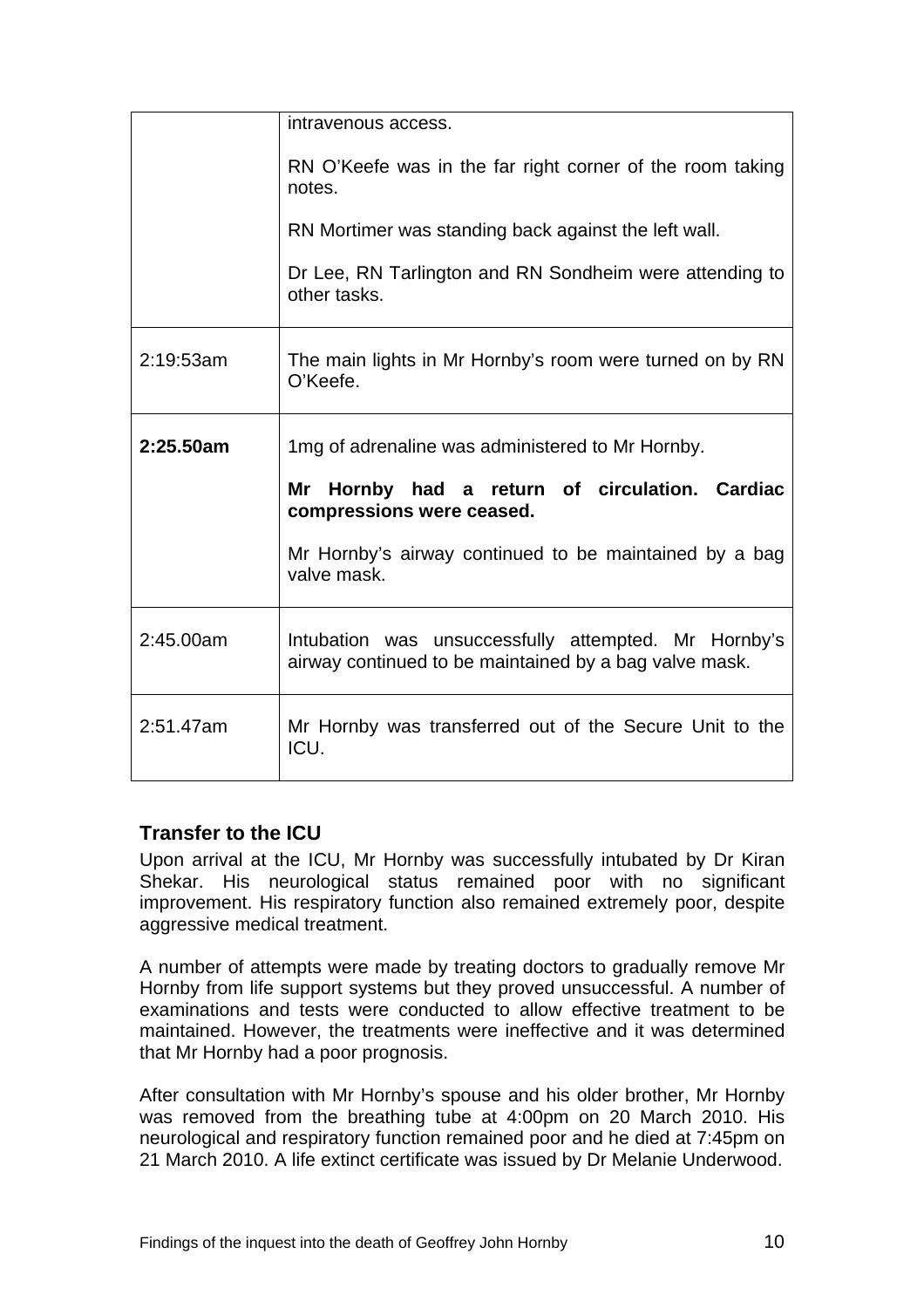## <span id="page-13-0"></span>*Autopsy results*

An external and full internal autopsy was carried out on 23 March 2010 by a forensic pathologist, Dr Nathan Milne. Samples were also taken for toxicological testing. Professor Anthony Ansford, a specialist pathologist, issued a detailed Autopsy Report dated 21 July 2011, on behalf of Dr Milne.

Of note, the specialist neuropathological examination revealed that Mr Hornby's brain was normal both to the naked eye and microscopically, which was not inconsistent with Mr Hornby's medical history where on several occasions doubts were expressed as to the degree of severity of the potential cerebral hypoxic insult to the brain.

Professor Ansford had access to all medical records relating to Mr Hornby. After considering these, the toxicology results and Dr Milne's observations, he issued a certificate listing the cause of death as:

*1(a). Respiratory Failure,* due to*,* or as a consequence of

*1(b). Chronic Obstructive Pulmonary Disease*.

Other significant conditions:

 *2. Coronary Atherosclerosis* 

#### *Decision not to transfer Mr Hornby out of the Secure Unit*

Dr Handunnetti and Dr Lee have conflicting recollections of their discussion at 12:00pm on 17 March 2010 and it is not clear whether Dr Handunnetti's decision that Mr Hornby would remain in the Secure Unit had been endorsed by Dr Lee. Dr Handunnetti and Dr Lee were not called as witnesses at the inquest.

RN Mortimer had raised concerns on the night about Dr Handunnetti's decision. In oral evidence, RN Mortimer acknowledged that Dr Handunnetti had largely dealt with her concerns by reviewing Mr Hornby and checking his blood gas results, which were found to be within an acceptable range. Although RN Mortimer said that she was not completely satisfied with Dr Lee's decision, I find that RN Mortimer had taken appropriate action to mitigate against her perceived issues by more closely monitoring Mr Hornby. This included putting Mr Hornby's ensuite light on, maintaining a near continuous watch of him via a CCTV monitor and physically checking on him hourly.

Regardless of whether Dr Handunnetti's decision was endorsed by Dr Lee, I find that the decision was justified due to the reviews and testing of Mr Hornby carried out by Dr Handunnetti that evening; the competency of staff within the Secure Unit; the resources of the Secure Unit (ie. staff to patient ratio and the CCTV monitoring equipment); and their access to the Medical Emergency rapid response team. I find that in the circumstances, the possibility of Mr Hornby requiring resuscitation was able to be adequately managed in the Secure Unit.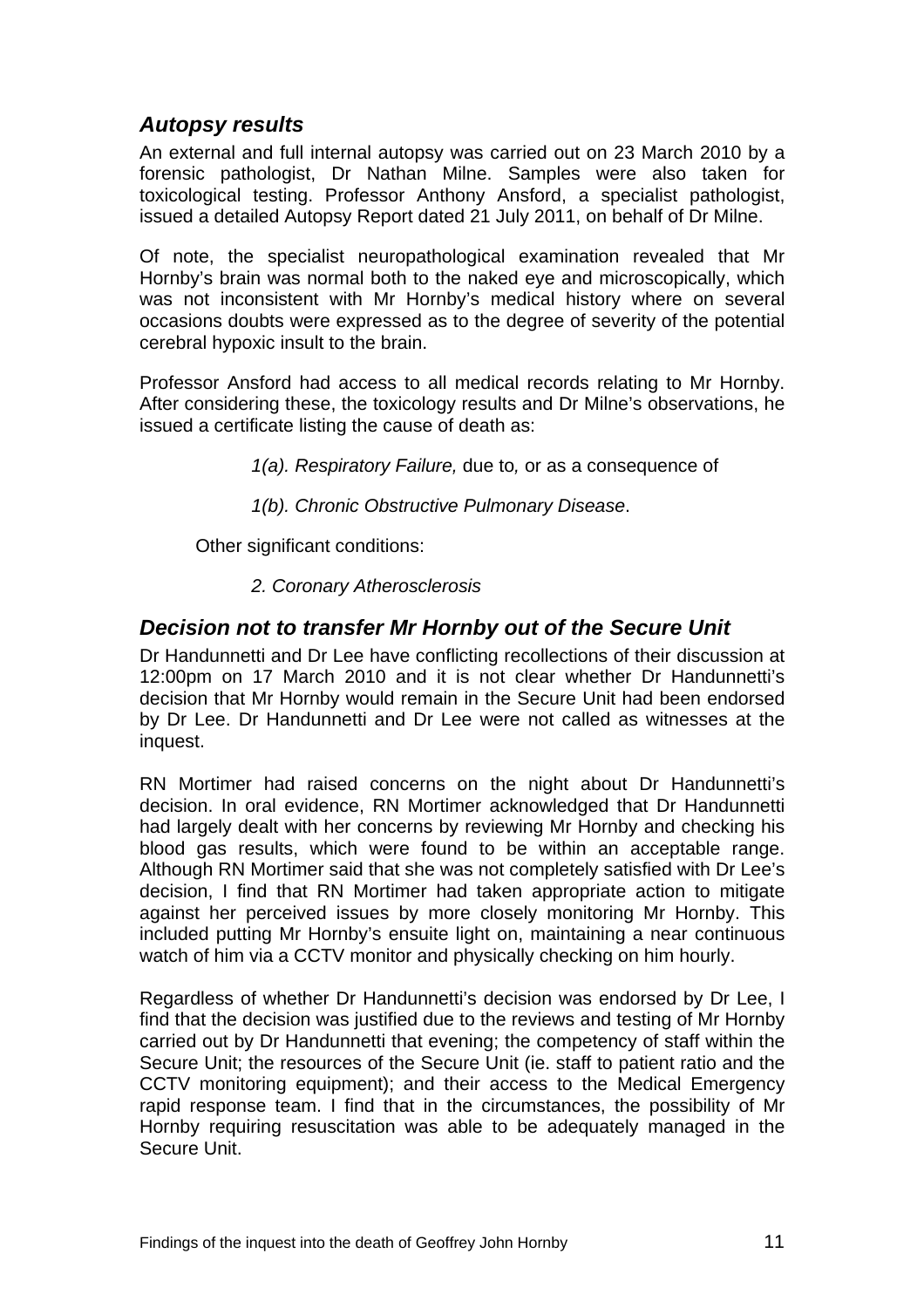## *Adequacy of nursing staff numbers in the Secure Unit*

I find that the nursing staff to patient ratio in the Secure Unit was adequate in the circumstances given that on 16 and 17 March 2010, there were 11 patients in the Secure Unit and two nursing staff. Ordinarily the Secure Unit can hold up to 12 patients. Even with full patient admission, the staff to patient ratio for the night shift in the Secure Unit is 1:6. This is a better ratio than the majority of other in-patient units at the PAH (as illustrated by the statistics provided to this inquest by the PAH.

I find that there is no evidence to suggest that the presence of an additional nurse would have resulted in an improved outcome for Mr Hornby than was otherwise the case.

## *Adequacy of response time to Mr Hornby's Code Blue*

The PAH has advised that in the six month period from January to June 2010, during which time the incident involving Mr Hornby occurred, the average time of arrival of the first emergency responders for ward based cardiac arrests was 3.3 minutes.

The medical records document that a Code Blue was called for Mr Hornby at approximately 2:15am on 17 March 2010. The available CCTV footage from the Secure Unit entry demonstrates that at 2:17.34am, the first rapid response team arrived in Mr Hornby's room. At 2:19.34am, the second rapid response team arrived in Mr Hornby's room. It follows that the first rapid response team arrived about 1 minute earlier and the second rapid response team arrived about 1 minute later than the average response time for the PAH at the time.

The PAH has investigated whether there was a delay in access to the Secure Unit due to the security protocols mandated by Corrective Services for entry to the unit. They found that the second rapid response team were delayed by approximately 40 seconds due to problems entering the Secure Unit. In oral evidence, Dr Lack thought, after having reviewed the CCTV footage, that the delay he experienced was more like 1 minute and 30 – 40 seconds.

I find that the earlier arrival of the second response team would have been unlikely to impact on Mr Hornby's ultimate chances of survival. This is because, even based on Dr Lack's calculations, Mr Hornby would have already gone into cardiac arrest by the time he could have made it to Mr Hornby's room, had it not have been for the delay he experienced gaining entry to the Secure Unit.

In any event, I find that when the response time of the first and second rapid response teams are taken as a whole, the time taken for them to get to Mr Hornby's room was reasonable in the circumstances.

I also note that since this incident, the PAH and QCS have revised their security protocols to enable direct access to the Secure Unit for all staff members in an emergency situation. This will serve to further minimise delay in the future.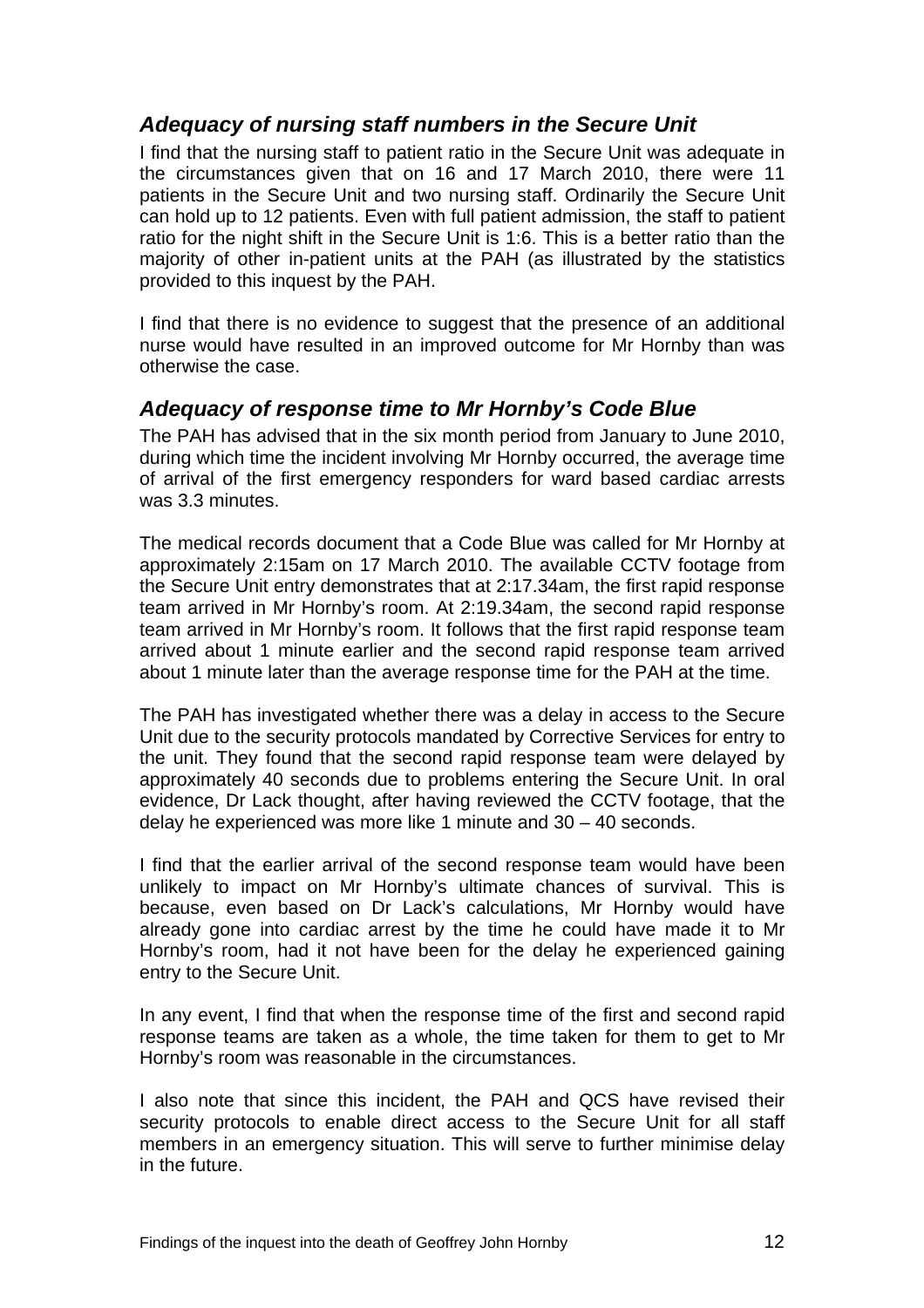## *Delay in commencement of CPR*

It is first necessary to provide an overview of the relevant policies and guidelines in order to set a bench mark by which to assess the adequacy of the time taken to recognise Mr Hornby's cardiac arrest and commence CPR.

#### **ARC Guidelines**

The ARC is a voluntary body that establishes and coordinates best practices in resuscitation. It produces guidelines to act as a source of best practice, which are designed to meet a broad range of circumstances. For this reason, the ARC guidelines are flexible and operate as a means of assistance.

The relevant ARC guidelines in place on 17 March 2010 were:

- Guideline 2.1 *Priorities in an Emergency* (February 2002); and
- Guideline 7 *Cardiopulmonary Resuscitation* (February 2006).

Guideline 2.1 – *Priorities in an Emergency* provides:

In all emergency situations, the rescuer must...commence appropriate treatment following the Basic Life Support Flow Chart (P.S. 7.2).

#### Guideline 7 – *Cardiopulmonary Resuscitation* provides:

Rescuers should start CPR if the victim has no signs of life (unconscious, unresponsive, not moving, and not breathing normally). Even if the victim takes occasional gasps, rescuers should suspect that cardiac arrest has occurred and should start CPR.

The Basic Life Support Flow Chart in Guideline 7 lists the steps to be followed as:

- D: Check for Danger
- R: Check for response (unresponsive/unconscious) call for help/resuscitation team
- A: Open the airway
- B: Give rescue breathing  $-2$  initial breaths
- C: Start chest compressions (continue cycles of 30 chest compressions followed by 2 breaths)
- D: Use of AED (automatic external defibrillator)

Apart from some changes in wording and in Guideline designation numbers, the ARC guidelines have remained effectively the same since 2010. The guidelines are based on basic life support principles and are designed to apply widely (including in a hospital setting).

I note that the ARC guidelines in place on 17 March 2010 did not require a determination that a victim/patient was pulseless before CPR was to be commenced. The criteria for commencing CPR was that the victim/patient had no signs of life (ie. unconscious, unresponsive, not moving, and not breathing normally).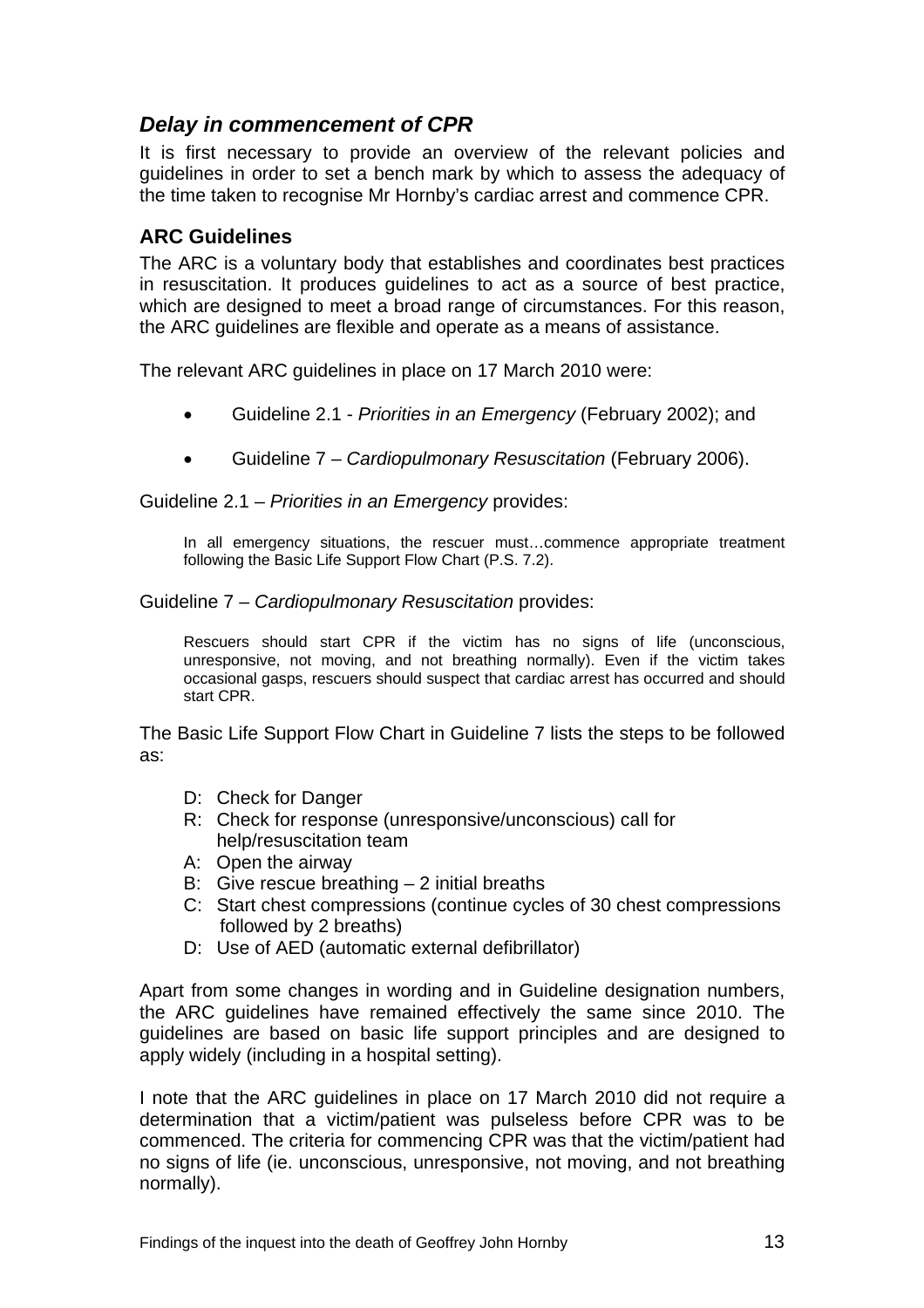# **PAH policies**

The relevant PAH policies in place on 17 March 2010 were:

- Procedure Manual *Rapid Response Team Calling Criteria* (procedure no: 01316/v5/10/2009;
- Procedure Manual *Code Blue Assessment and Treatment of Code Blue (Medical Emergency)* (procedure no: 01307/v6/10/2009);
- Procedure Manual *Code Blue Medical Emergency Response* (procedure no: 80031/v7/10/2009);
- Procedure Manual *Advanced Life Support* (procedure no: 01613/v4/10/2009); and
- *Basic Life Support & SAED (Semi Automatic External Defibrillator)* – Metro South Health Service District 2010 manual.

The Procedure Manual - *Code Blue – Assessment and Treatment of Code Blue* provides a 'DRABCD' algorithm on p 2 that is to be followed in order to assess and facilitate appropriate interventions within appropriate timeframes. I note that it was part of the PAH's process to check for a carotid pulse in order to determine the absence of circulation.

Page 3 of Procedure Manual - *Code Blue – Assessment and Treatment of Code Blue* outlines the procedures for the treatment of a Code Blue and distinguishes between a 'respiratory arrest' and a 'cardiac arrest'. A 'respiratory arrest' is defined on the p 1 of the manual as a 'sudden cessation or interruption to effective ventilation while an arterial pulse is palpable'. A 'cardiac arrest' is defined as a 'sudden cessation of cardiac output, unresponsive with no effective ventilation or palpable arterial pulse present'.

For a respiratory arrest, a number of options are listed on p 3 of the manual to address the patient's ineffective ventilation, including:

- commencing rescue breathing;
- manual resuscitation bag ventilation;
- mouth to mask:
- mask to stoma (Laryngectomy); and
- Tracheotomy.

There does not appear to have been any requirement in the manual to commence chest compressions for a respiratory arrest.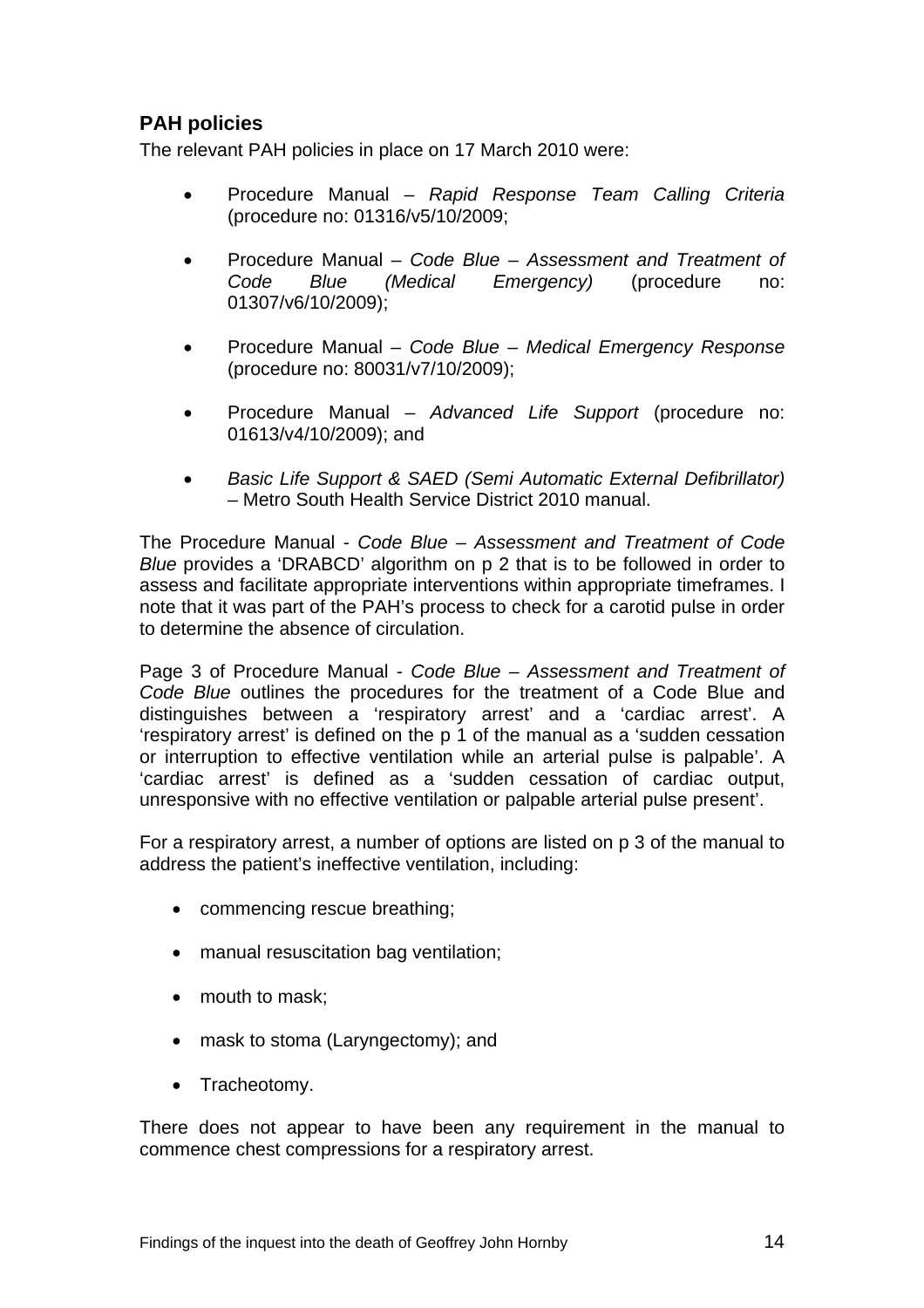For a cardiac arrest, the first step appears to be to commence defibrillation procedures in accordance with the *Basic Life Support & SAED (Semi*  Automatic External Defibrillator) policy and then to commence CPR. The procedure for providing CPR and chest compressions is outlined on p 4 of the manual. CPR includes rescue breathing and chest compressions.

Procedure Manual – *Code Blue – Medical Emergency Response* outlines the procedure that should be followed by staff members attending a medical emergency situation. A flow chart is provided at p 4 of the manual, which provides that for a cardiac arrest / respiratory arrest or life threatening emergency, the first person on the scene is to:

- call for assistance; then
- begin treatment:
	- o Ready patient and bed area for resuscitation management;
	- o If limited staff, leave patient and retrieve emergency trolley with defibrillator;
	- o Commence rescue breathing while/after defibrillator being applied; and
	- o If no assistance has arrived, start compressions immediately (emphasis added).

The second person on the scene is to assess the situation:

- Retrieve emergency trolley with emergency equipment;
- Return to bedside:
- Commence defibrillation procedure ensuring safety of staff; and
- Commence documentation.

The third person on the scene is to:

- call switch and inform them of the Code Blue; and
- perform chest compressions in conjunction with rescue breathing; and
- assist with treatment.

Procedure Manual – *Advanced Life Support* states that its purpose is to facilitate appropriate and expert care for the cardiac arrested person by the rapid response team. Then under the heading 'Indications and Contraindications', the manual states that the use of Advanced Life Support procedure will occur when a patient is unconscious, not breathing and/or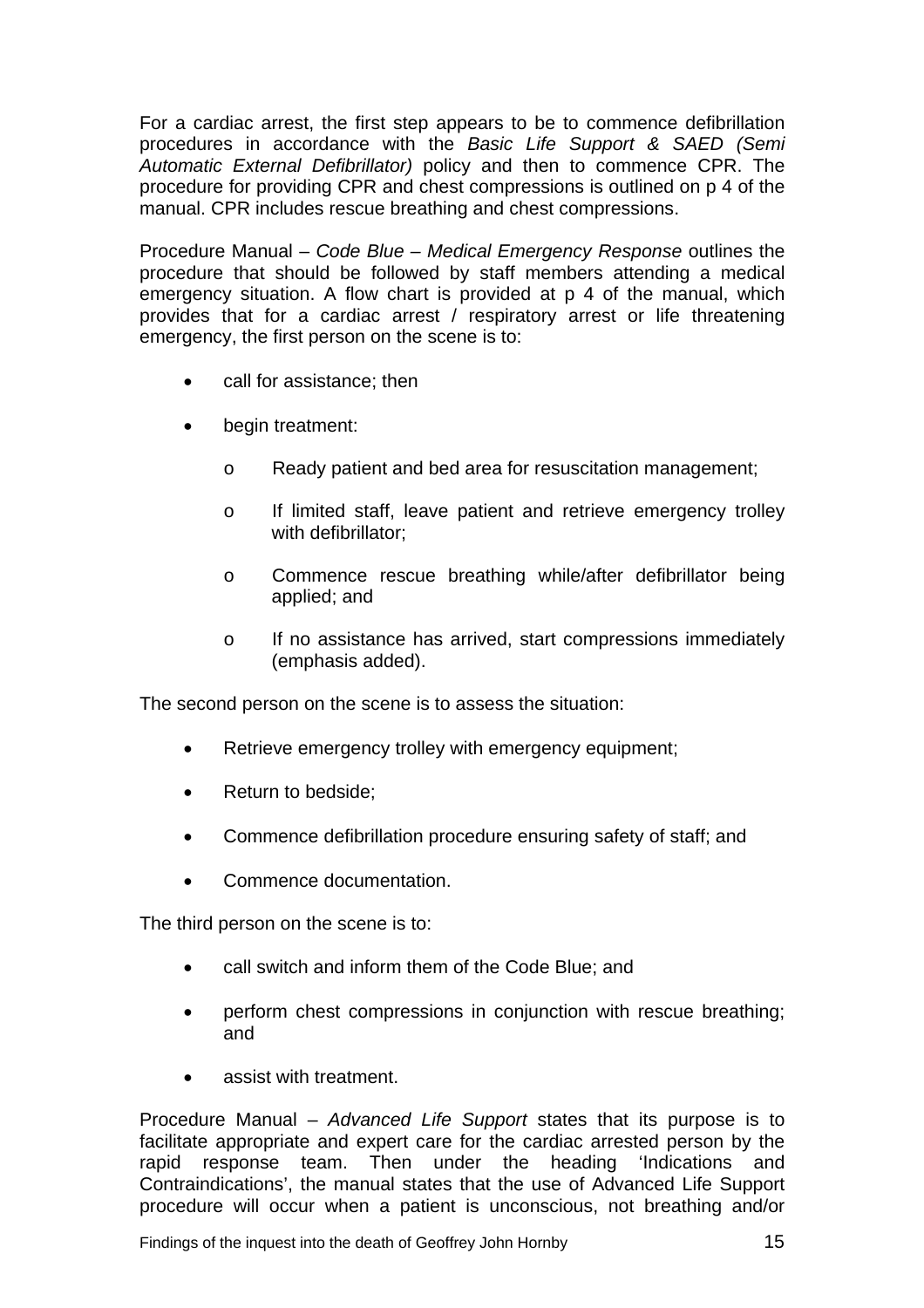<span id="page-18-0"></span>pulseless. Advanced Life Support follows the initiation of basic life support measures after suitably qualified staff arrive at the scene. On p 2 of the manual, an algorithm is provided for 'adult cardiorespiratory arrests'. The process is as follows:

- Basic Life Support Algorithm (if appropriate);
- Precordial thump (for witnessed monitored arrest);
- Attach defibrillator monitor;
- Assess rhythm / pulse;
- If shockable pulse, commence defibrillation and then commence immediate CPR; and
- If non-shockable pulse, commence immediate CPR.

The *Basic Life Support & SAED (Semi Automatic External Defibrillator)* – Metro South Health Service District 2010 manual provides a detailed explanation of the sequence of Basic Life Support. Page 16 of the manual, under the heading 'Compressions' and the sub-heading 'Circulation' provides:

**The time to compressions is vital**. Taking of a pulse should be undertaken by health professionals by palpating the carotid artery for **no longer than 10 seconds**. If there is any doubt whether you can feel a pulse, begin cardiac compressions.

If there is evidence of a pulse, ventilations should continue with regular pulse checks at two minutes.

#### **Inconsistencies / ambiguity in PAH policy**

It would appear that some parts of the PAH policies in place on 17 March 2010 were contradictory, or at least ambiguous. Procedure Manual – *Code Blue – Medical Emergency Response*) requires the first responder to a patient who is in cardiac arrest, respiratory arrest or a life threatening emergency, to commence chest compressions immediately after applying the defibrillator and initiating rescue breaths. There is no requirement that the patient is pulseless. Whereas, the remainder of the PAH policies seem to require a determination that a patient is pulseless before the commencement of chest compressions.

It did not come out in evidence at the inquest that this caused any of the nurses or doctors who attended to Mr Hornby any confusion.

Importantly, there does not appear to be any inconsistencies or ambiguities in the relevant current PAH policies.

#### **Inconsistencies between PAH policy and ARC guidelines**

It would appear that the PAH policy in place in March 2010 (with the possible exception of Procedure Manual – *Code Blue – Medical Emergency Response*)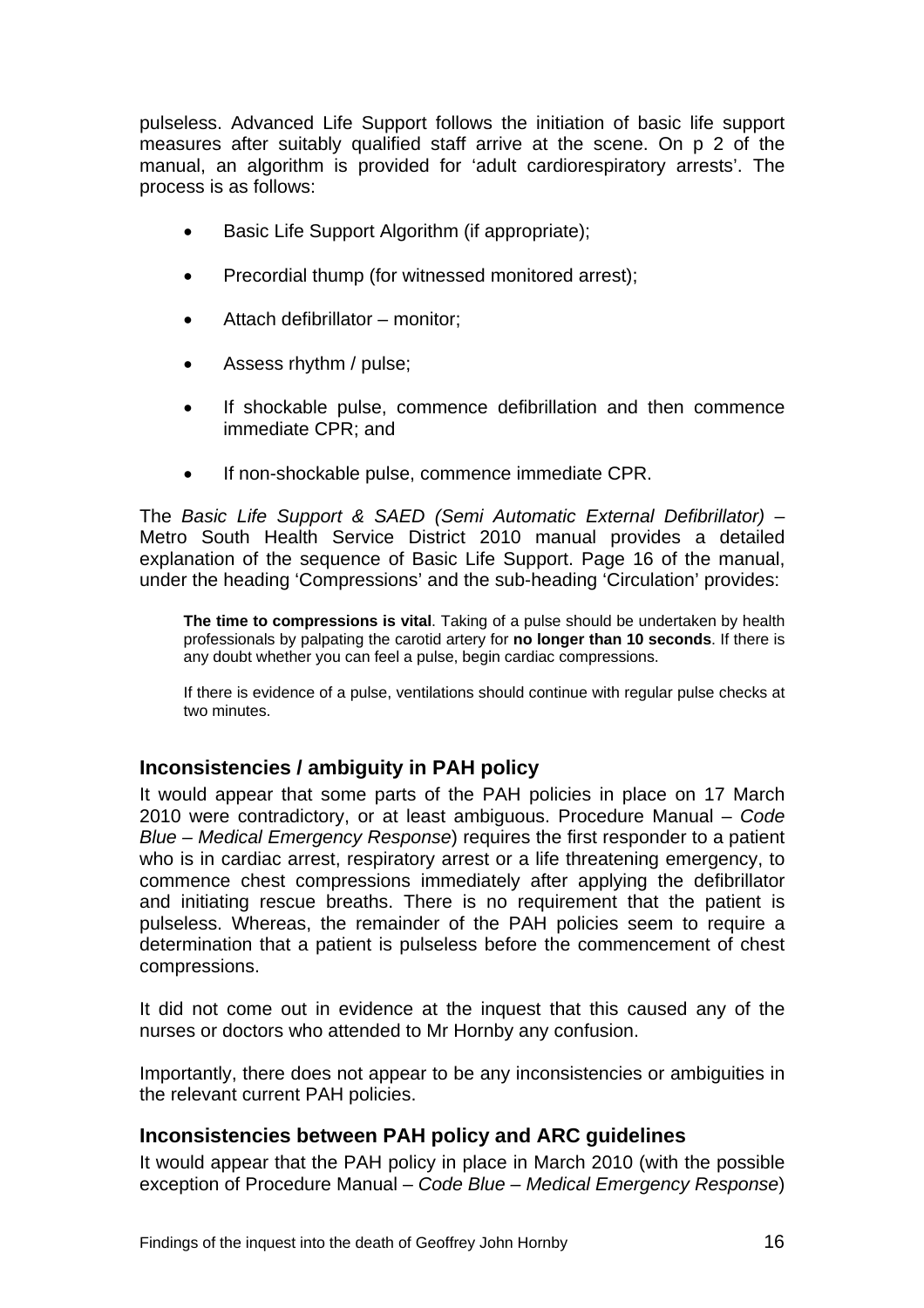<span id="page-19-0"></span>was at odds with the ARC Guidelines in place at the time in relation to whether chest compressions should be commenced on a patient with a pulse.

Dr Tuch acknowledged that although checking for a pulse was not part of the ARC's guidelines, the PAH's policies in 2010 were not incorrect. He said that any clinician would feel for a pulse anyway – it only takes a second or two. Dr Rashford also noted that in those days, it was expected that clinical personnel should be able to still feel for a pulse.

I find that although there were inconsistencies between the PAH policies and the ARC guidelines at the time of Mr Hornby's cardiac arrest, the PAH's policies, including those with a requirement to check for a pulse before commencing chest compressions, were adequate.

#### **Analysis**

The management of Mr Hornby's progressive decline into cardiac arrest was very challenging and complex. There were undoubtedly numerous clinical judgments to be made in difficult circumstances.

Dr Rashford and Dr Zappala agreed that by 2:17:00am on 17 March 2010, Mr Hornby most likely had significantly impaired consciousness and that between 2:17:00am and 2:18:00am, he would have been progressively displaying ineffective breathing and sliding towards cardiac arrest (the pre-arrest phase). This is supported by the statements, as supplemented by oral evidence, of the relevant medical staff who were observing and treating Mr Hornby at the time.

I accept Dr Rashford's and Dr Zappala's opinion that the Secure Unit nurses *could* have initiated rescue breathing and early cardiac compressions between 2:17:00am and 2:18:00am, based on their observations of Mr Hornby, and without necessarily having determined that he was pulseless. Although this was a possibility, it is important to note that I do not find that the nurses *should* have reasonably been expected to have commenced chest compressions during this period. This is because the PAH's policy in place at the time required them to first establish that Mr Hornby was pulseless. As I have mentioned above, the PAH's policy was adequate at the time and this is in light of what was expected of medically trained persons in hospital settings.

Given the PAH's policy at the time, it is therefore appropriate to assess the time taken by the nurses to commence chest compressions from the time they were aware, or should have been aware, that Mr Hornby was pulseless.

None of the nurses could recall seeing any movement by Mr Hornby.

In RN O'Keefe's witness statement, he said that he and RN Mortimer had simultaneously noted they could no longer feel Mr Hornby's pulse just before the nurses from the first rapid response team arrived. He remembered thinking 'what perfect timing'. RN Mortimer's witness statement was silent on this issue and in oral evidence she could not recall checking for Mr Hornby's pulse at any time. In oral evidence, RN O'Keefe had at first confirmed the information in his witness statement. He said that he had been checking Mr Hornby's pulse intermittently and found no pulse just before the nurses came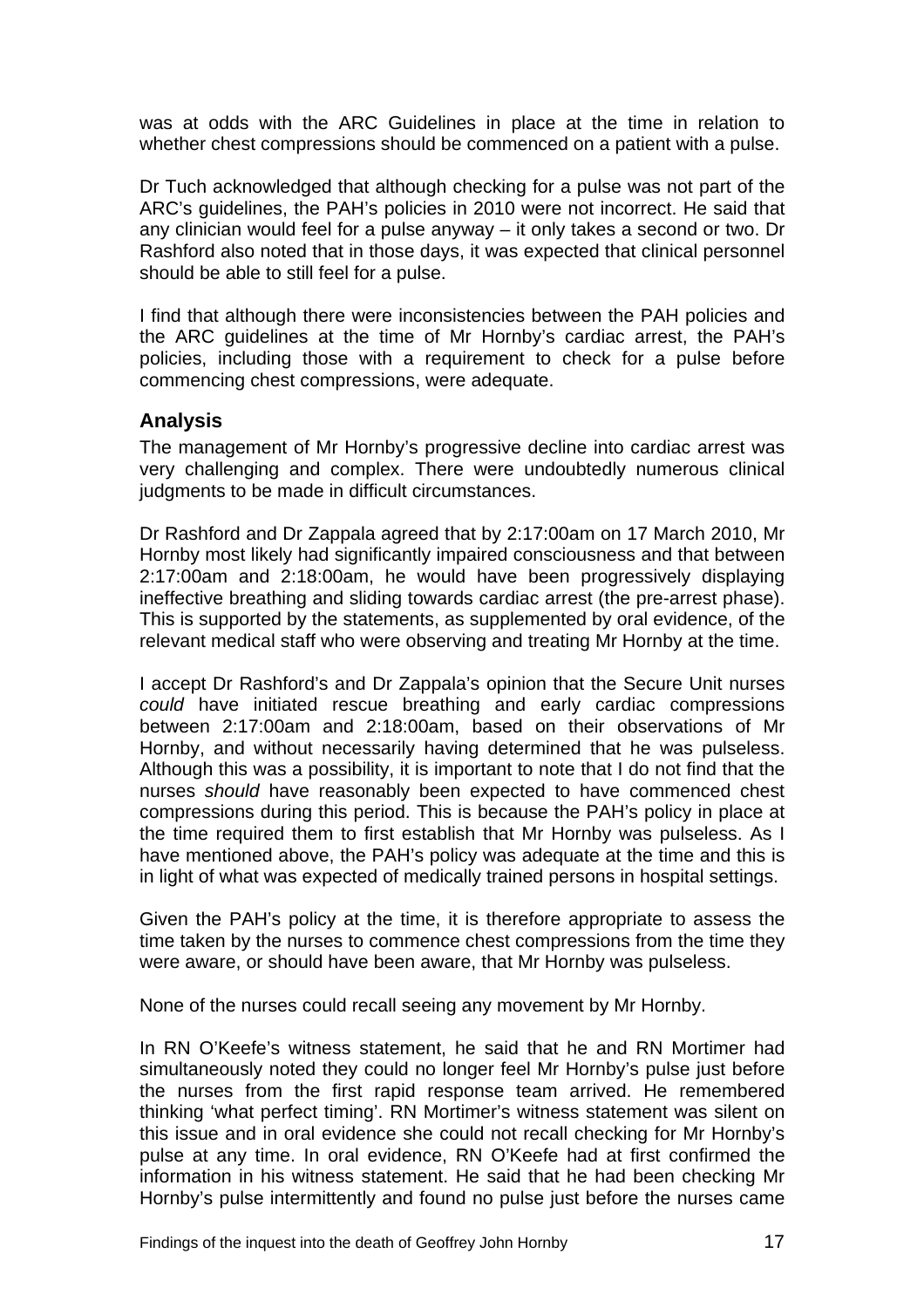into the room. He later went on to say that after having the afterthought of viewing the CCTV footage, he presumes Mr Hornby still had a pulse because it seemed to take a little too long to actually initiate CPR.

I have taken into account that RN O'Keefe's witness statement was provided five months after Mr Hornby's death and without the benefit of viewing the CCTV footage. I have also considered the fact that his version of events in his witness statement and initially in oral evidence does not correlate with RN Mortimer's recollection that she did not check for Mr Hornby's pulse at any time. It was of course also a traumatic experience for RN O'Keefe and others where sequences of events often become scrambled and recollections blurred. I am therefore unable to ascertain, on the balance of probabilities, when RN O'Keefe determined that Mr Hornby was pulseless.

It is unclear to me when RN Mortimer was aware that Mr Hornby was pulseless.

RN Tarlington cannot recall either of the security unit nurses telling her that Mr Hornby had no pulse but after entering the room, she personally checked Mr Hornby's pulse at approximately 2:17:58 and determined that he was pulseless. RN Szczurko also cannot recall anyone saying to her that Mr Hornby did not have a pulse until RN Tarlington determined that he was pulseless.

Dr Rashford and Dr Zappala agreed that Mr Hornby's cardiac arrest would most likely have occurred sometime between his last movement at 2:17:40 and around 02:17:58am, when RN Tarlington noted he was pulseless. This is supported by the CCTV footage, and witness statements, as supplemented by the oral evidence of the nurses.

The CCTV footage confirms that chest compressions were not commenced by RN Szczurko until 2:19:35am.

I therefore find that chest compressions were not commenced on Mr Hornby until approximately 1 minute and 37 seconds from when RN Szczurko and Tarlington *thought* Mr Hornby had lost his pulse; and between 1 minute and 37 seconds and 1 minute and 55 seconds from when Mr Hornby had *actually* lost his pulse and gone into cardiac arrest.

The question is whether the delay was reasonable in the circumstances. The standard to be applied to cases of this nature is not a perfect standard but rather, a standard of reasonable practice. While Dr Zappala and Dr Rashford agreed that there was a minor delay in the recognition of Mr Hornby's cardiac arrest and commencement of CPR, they also agreed that overall, given the level of difficulty with this resuscitation and the scenario, it was a reasonable resuscitation attempt.

I accept Dr Zappala's and Dr Rashford's overall assessment based on: the difficulties identifying when a patient such as Mr Hornby has gone into cardiac arrest; the PAH policies in place at the time; the challenging Secure Unit environment; and the lack of a traditional chain of command in terms of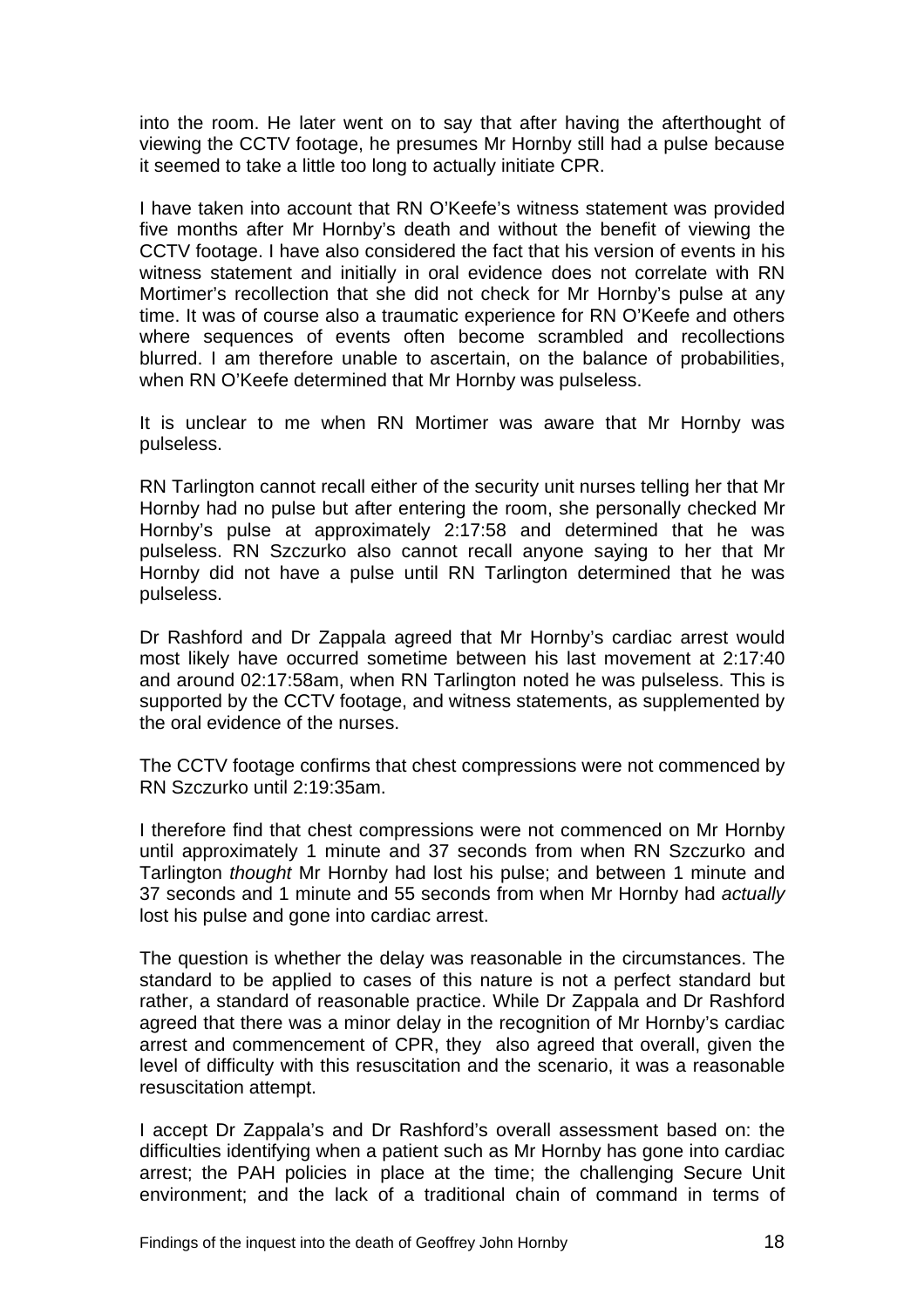<span id="page-21-0"></span>clinical leadership that the nurses were operating under until the second rapid response team with doctors arrived.

#### **Did the delay contribute to Mr Hornby's death**

Dr Rashford and Dr Zappala agreed that it has been well documented that for every 60 second delay in the establishment of CPR in patients suffering out of hospital cardiac arrest due to presumed cardiac aetiology, there is a reduction in the survival rate of the patient by  $8 - 10\%$ . In their view, this statistic is still relevant to the hospital context.

I accept the opinion of Dr Zappala and Dr Rashford that notwithstanding the above statistics, any delay in the recognition of cardiac arrest and the institution of CPR in Mr Hornby's case was highly unlikely to have contributed to his death, given his co-morbidities and declining overall functional state.

#### *Conclusions*

In conclusion, I make the following findings:

- The police investigation was thorough and professionally conducted and the time taken to complete the investigation was reasonable in the circumstances;
- The decision by Dr Handunnetti, prior to Mr Hornby's cardiac arrest, not to transfer him out of the Secure Unit was appropriate due to: the results of previous reviews carried out that evening; the competency of staff at the Secure Unit; the resources of the Secure Unit; and their access to the medical emergency rapid response team;
- RN Mortimer took appropriate action to mitigate against her perceived issues with Dr Handunnetti's decision that Mr Hornby would remain in the Secure Unit;
- The nursing staff to patient ratio in the Secure Unit was adequate in the circumstances;
- In the circumstance, there was no significant delay in the time it took the PAH rapid response teams to attend to Mr Hornby's Code Blue;
- The measures put in place by the PAH and QCS to minimise future delays for emergency response teams attending the Secure Unit are appropriate;
- The PAH policies at the time of Mr Hornby's cardiac arrest, including those which included a requirement to check for a pulse before commencing chest compressions, were adequate.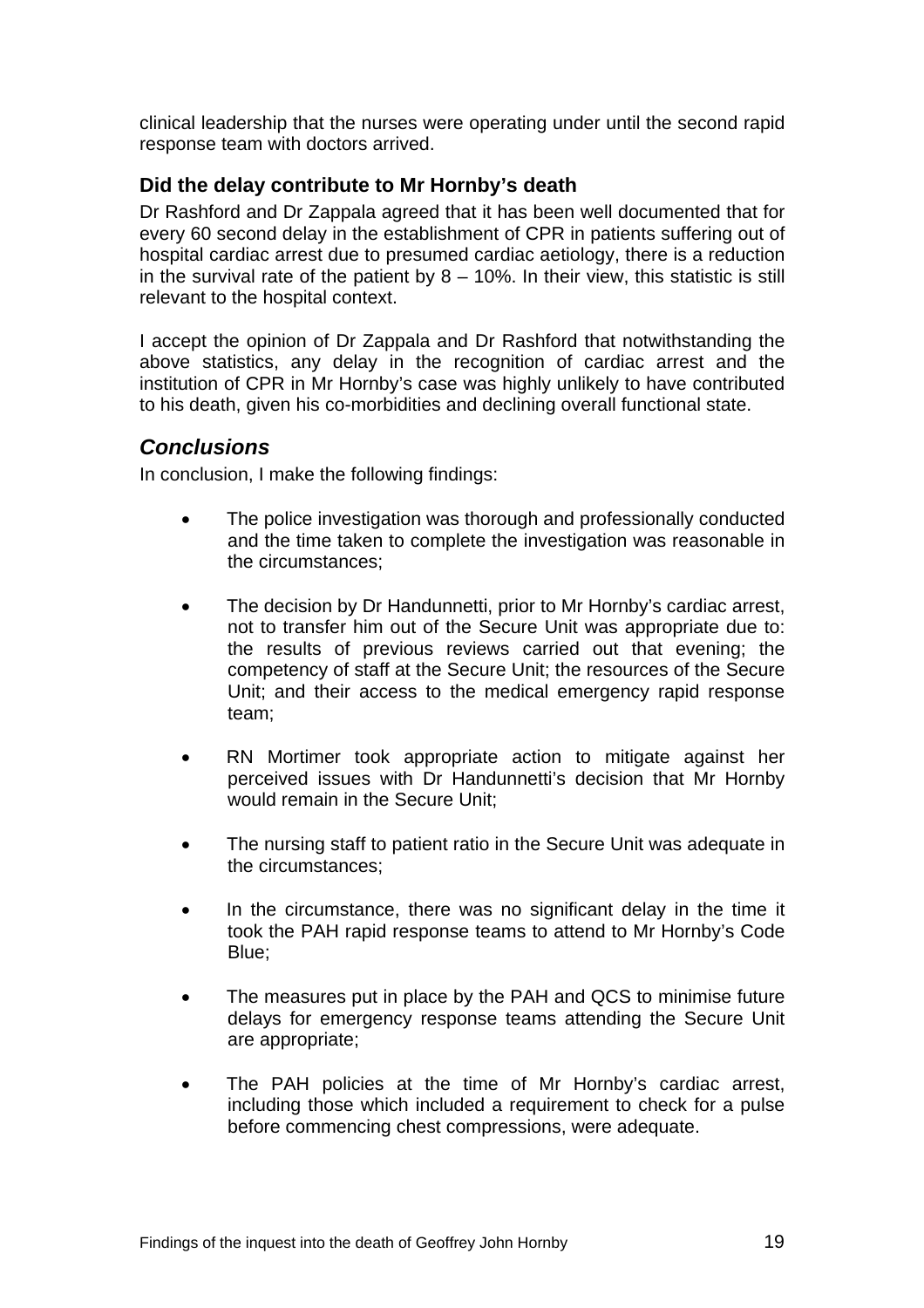- <span id="page-22-0"></span>• There was a small delay in the assessment of Mr Hornby, recognition that he had gone into cardiac arrest, and the institution of CPR but the delay was reasonable in the circumstances;
- The delay did not contribute to Mr Hornby's death, given his comorbidities and declining overall functional state;
- No person directly caused or contributed to Mr Hornby's death; and
- Mr Hornby was afforded adequate and appropriate medical treatment at both the WCC and PAH prior to his death.

#### **Findings required by s 45**

In terms of the findings I am required to make under s 45 of the *Coroners Act 2003*, I make the following findings:

| Identity of the deceased – | The deceased person was Geoffrey<br>John Hornby.                                                                       |
|----------------------------|------------------------------------------------------------------------------------------------------------------------|
| How he died -              | Mr Hornby died from natural causes<br>while in custody at the PAH.                                                     |
| Place of death $-$         | died in<br>Brisbane,<br>Hornby<br>Mr<br>Queensland.                                                                    |
| Date of death $-$          | Mr Hornby died on 21 March 2010.                                                                                       |
| Cause of death $-$         | Mr Hornby died from respiratory<br>failure, due to or as a consequence<br>of Chronic Obstructive Pulmonary<br>Disease. |

#### **Comments and recommendations**

Although the delay in assessing Mr Hornby, recognising his cardiac arrest, and instituting CPR is unlikely to have contributed to his death and was reasonable in the circumstances, it is important to identify areas for improvement and to address these for the future. This is because such a delay in the future may impact on the chances of survival of a future patient without Mr Hornby's co-morbidities and declining overall functional state.

Without attributing blame to any individual or to the PAH, I note that the following factors may have contributed to the small delay in recognising Mr Hornby's cardiac arrest and commencing cardiac compressions:

• The nurses in the rapid response team arrived approximately two minutes prior to the doctors. Neither the Secure Unit nurses nor the nurses in the first rapid response team elected, or assumed the role of Team Leader, to take overall control of the management of Mr Hornby's emergency situation;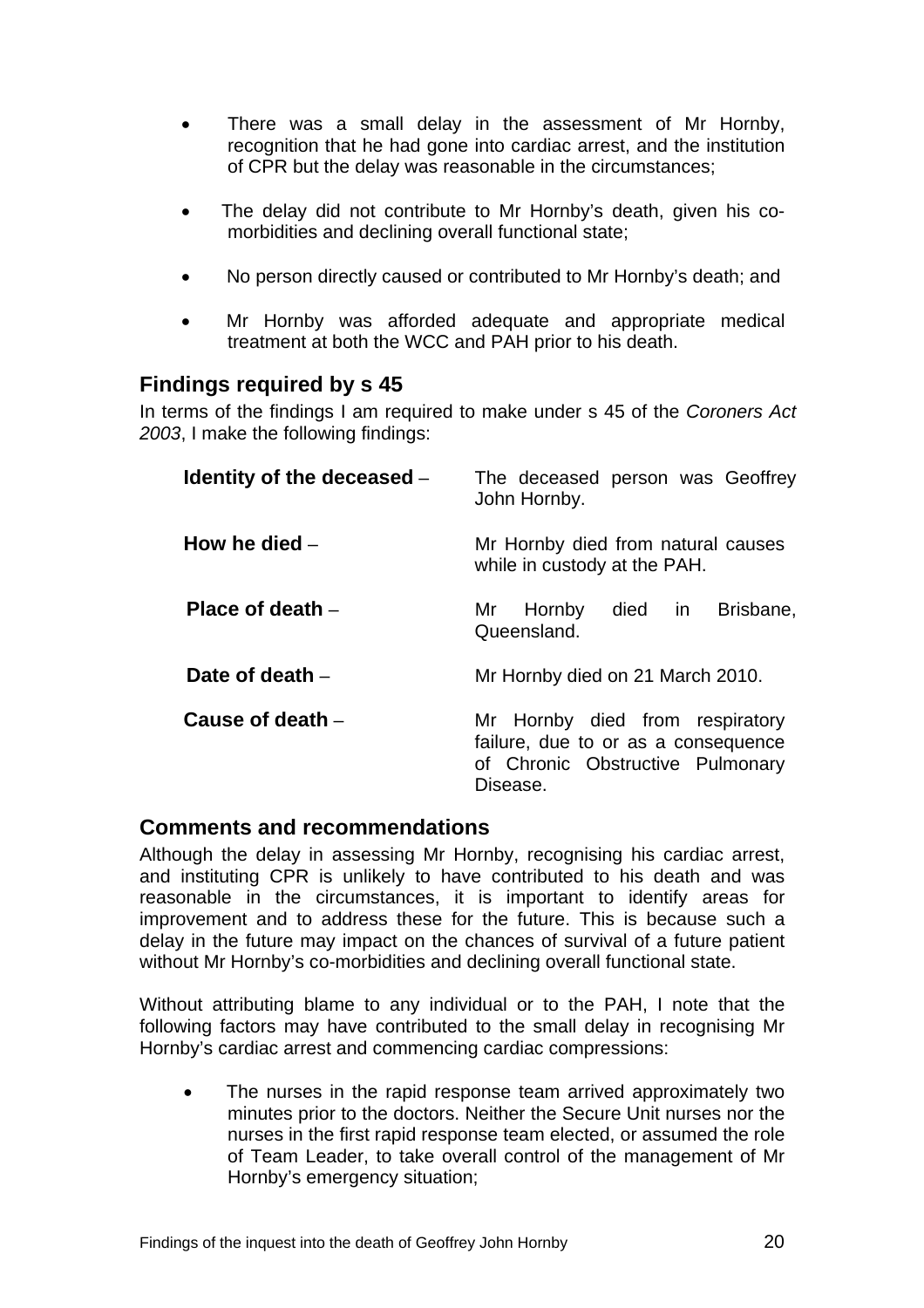- There was a lack of direction and instructions given by the first rapid response team nurses to the Secure Unit nurses. The Secure Unit nurses expected to be directed by the first rapid response team nurses. Whereas, the first rapid response team nurses expected that the Secure Unit nurses would know what needed to be done and would do those tasks without direction;
- Communication, generally, was limited between the Secure Unit nurses and the first rapid response team nurses;
- Although leadership scenarios are now incorporated in the current PAH advanced life support training, this may not have been so prior to the incident, and such scenarios do not appear to be included in basic life support training;
- The relevant PAH Practice Manuals did not provide any guidance to nursing staff about the importance of nominating a Team Leader in the absence of a doctor, or the method by which this should be done; and
- Although the ensuite light and the small reading light above Mr Hornby's bed appear to have been on, the lighting in Mr Hornby's room was dim due to the fluorescent light in the centre of the room being switched off. The lighting was sufficient to enable the clinicians to function safely. However, the dim lighting did make it difficult for the first rapid response team nurses to observe Mr Hornby and to find equipment in what was an unfamiliar environment.

In RN Mortimer's and RN O'Keefe's oral evidence, it was also identified that they had discussed their evidence with each other on a number of occasions prior to the inquest. RN Mortimer considered this to be part of the usual debriefing process. However, both witnesses said that this made it difficult for them to know what part of their recollection had been influenced by the other.

In an effort to address these issues I make the following recommendations:

- *1) The PAH considers reviewing its relevant procedure manuals and policies to ensure:* 
	- *a) Current hospital training on leadership and followership in emergency response scenarios is reflected in the relevant written policies of the hospitals;*
	- *b) They provide general guidance as to how a Team Leader should be chosen in various emergency response situations, including when a doctor is not immediately present;*
	- *c) Emphasise the importance of controlling environmental factors such as lighting, where possible, when responding to an emergency situation; and*